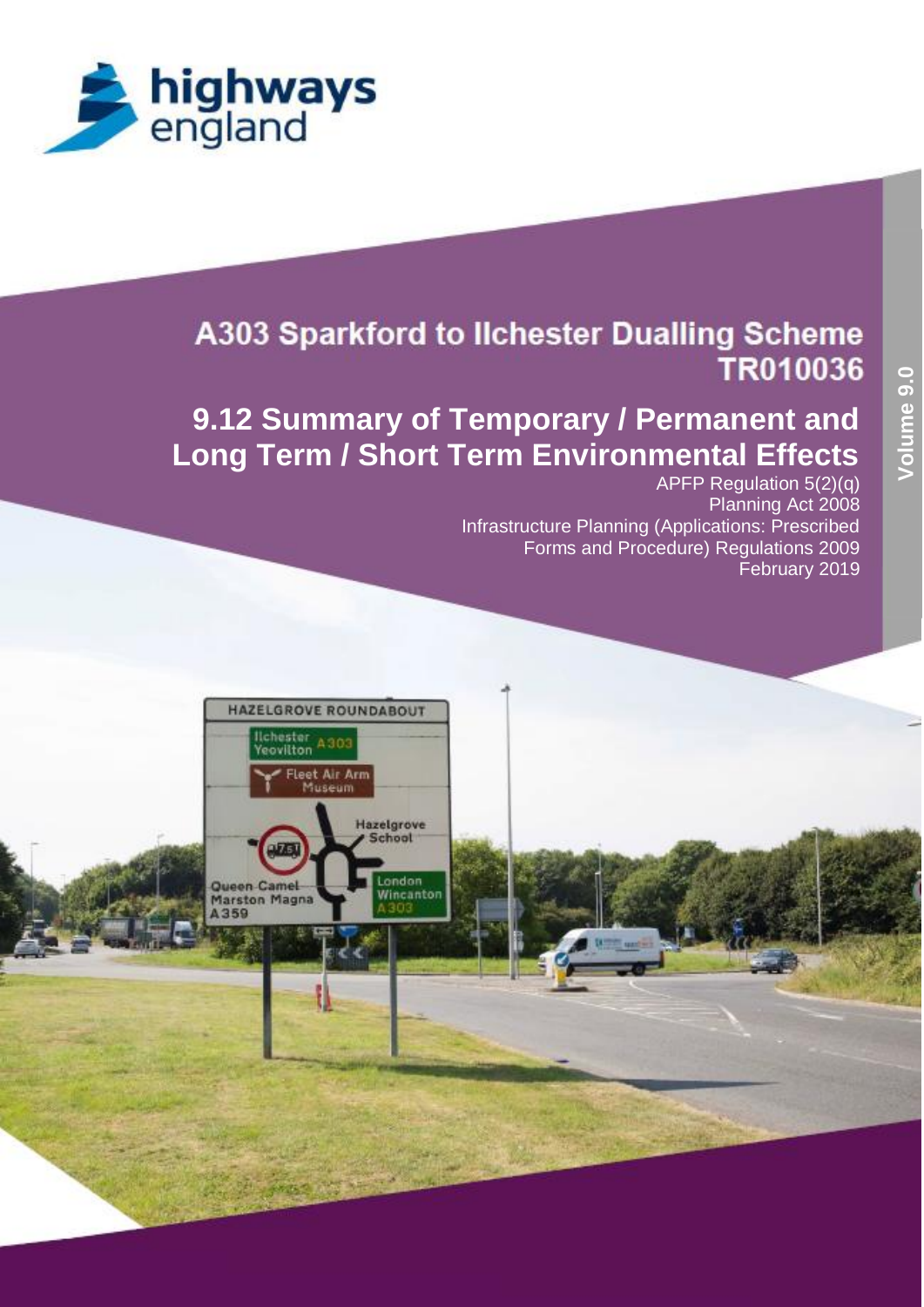Infrastructure Planning

### Planning Act 2008

**The Infrastructure Planning (Applications: Prescribed Forms and Procedure) Regulations 2009**

# **A303 Sparkford to Ilchester Dualling Scheme**

Development Consent Order 201(X)

## **Summary of Temporary / Permanent and Long Term / Short Term Environmental Effects**

| <b>Regulation Number:</b>             | Regulation $5(2)(q)$                                                          |
|---------------------------------------|-------------------------------------------------------------------------------|
| <b>Planning Inspectorate Scheme</b>   | TR010036                                                                      |
| <b>Reference</b>                      |                                                                               |
| <b>Application Document Reference</b> | 9.12                                                                          |
|                                       |                                                                               |
| Author:                               | A303 Sparkford to Ilchester Dualling Scheme<br>Project Team, Highways England |

| <b>Version</b> | <b>Date</b>   | <b>Status of Version</b>  |
|----------------|---------------|---------------------------|
| Rev A          | February 2019 | Submission for Deadline 3 |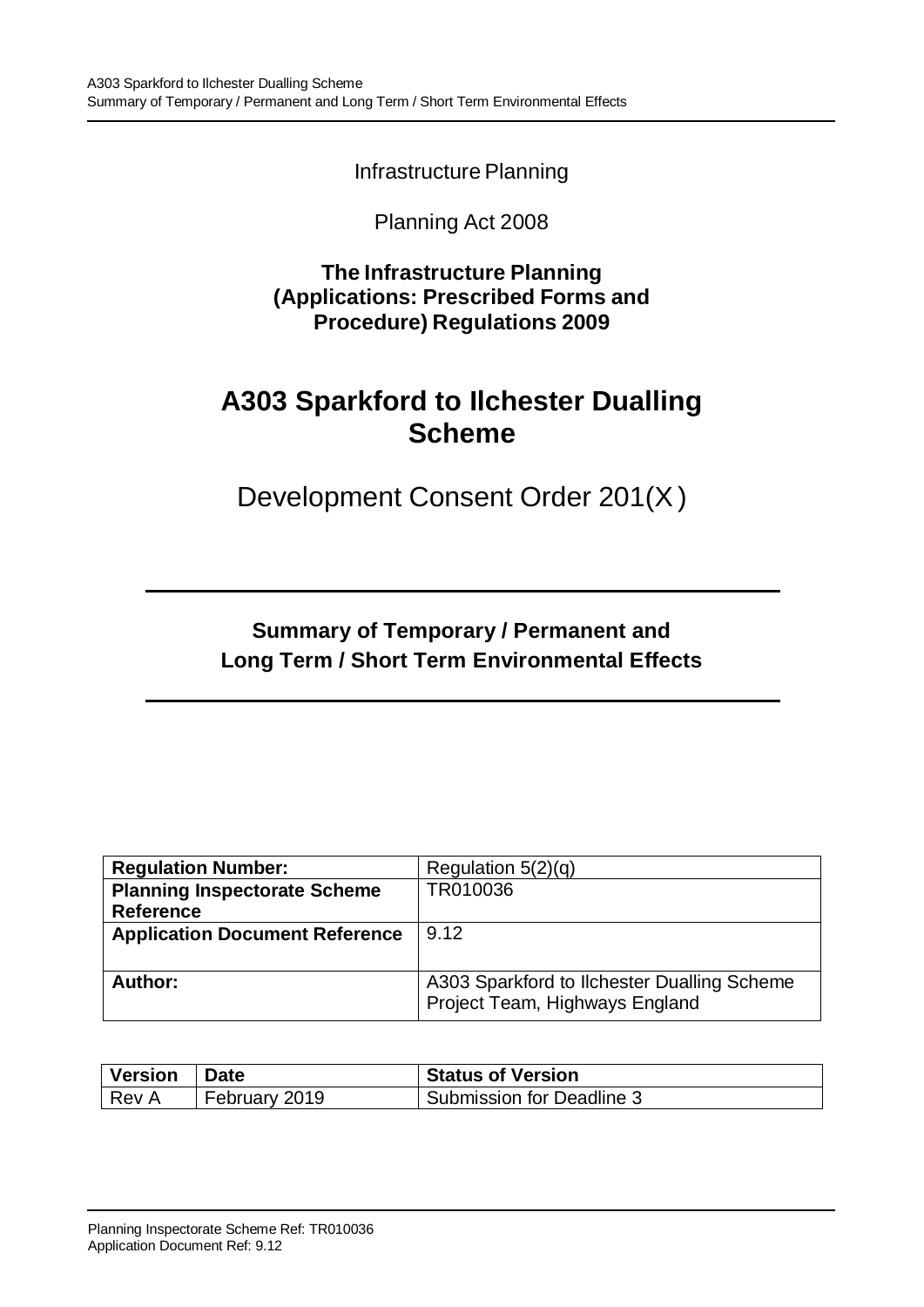### **CONTENTS**

 $\mathbf{1}$ . **[Summary of temporary / permanent and long term / short term environmental](#page-3-0)  [effects.......................................................................................................................4](#page-3-0)**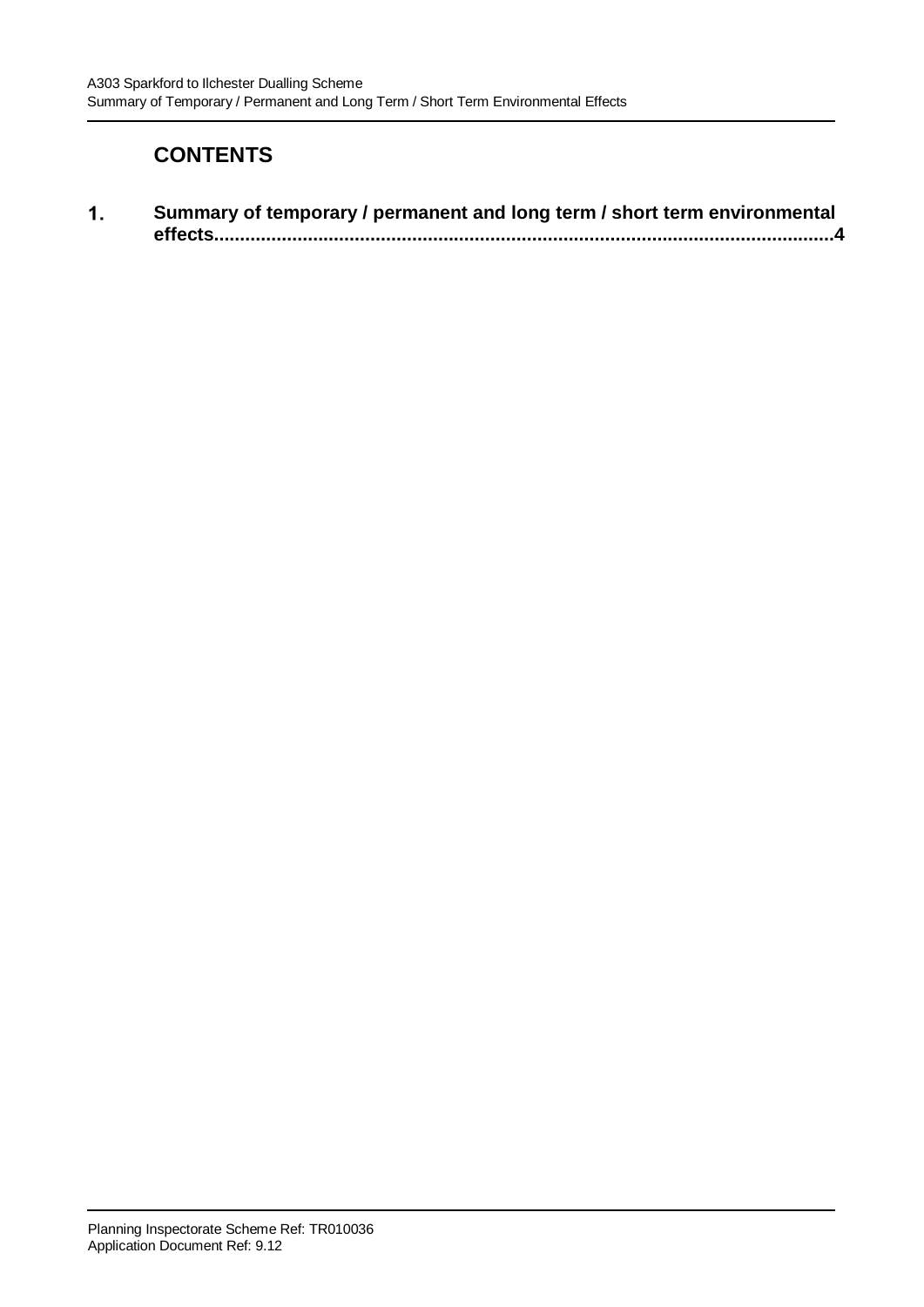#### <span id="page-3-0"></span>**Summary of temporary / permanent and long term / short term**   $1.$ **environmental effects**

This document has been submitted to support the Applicant's response to the  $1.1.1$ Examining Authority's Written Questions 1.10.12(b) (as detailed within the Applicant's Responses to the Examining Authority's Written Questions, REP2- 005).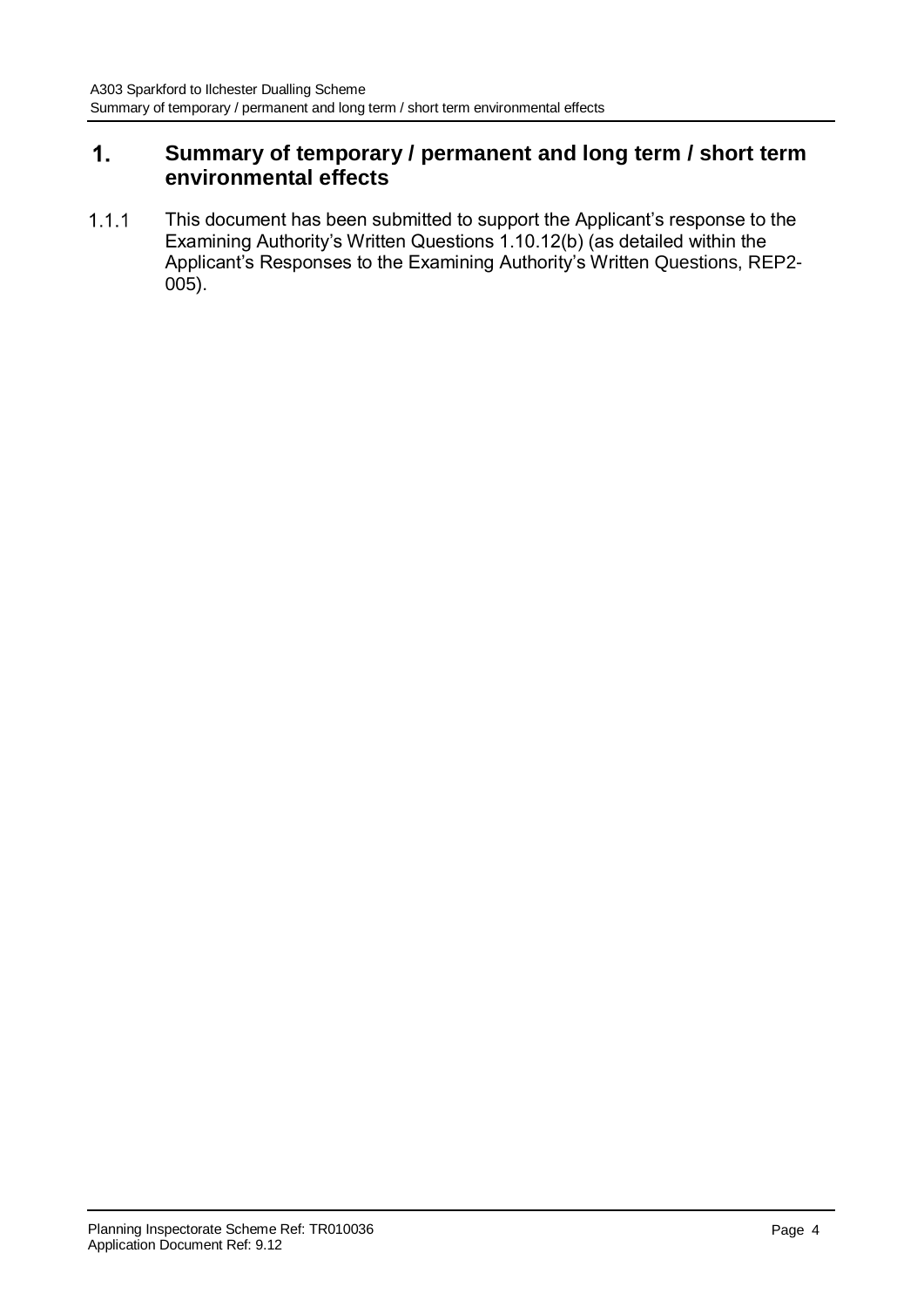| <b>Receptor(s)</b>                                               | <b>Description of effects</b>                                                                                                                                                                                                                                                                                                                                                                                                                                                                                                                                                                                                                                                                                                                                                                                                                                                                                                                                                                                                                                                    | Adverse /  | <b>Construction</b> | Temporary /                 | <b>Short term</b>                                  | <b>Mitigation requirements</b>                                                                                                                                                                                                                                                                                                                                                  | <b>Mitigation delivery</b>                                                                                                                                                             | <b>Significance</b>                             |
|------------------------------------------------------------------|----------------------------------------------------------------------------------------------------------------------------------------------------------------------------------------------------------------------------------------------------------------------------------------------------------------------------------------------------------------------------------------------------------------------------------------------------------------------------------------------------------------------------------------------------------------------------------------------------------------------------------------------------------------------------------------------------------------------------------------------------------------------------------------------------------------------------------------------------------------------------------------------------------------------------------------------------------------------------------------------------------------------------------------------------------------------------------|------------|---------------------|-----------------------------|----------------------------------------------------|---------------------------------------------------------------------------------------------------------------------------------------------------------------------------------------------------------------------------------------------------------------------------------------------------------------------------------------------------------------------------------|----------------------------------------------------------------------------------------------------------------------------------------------------------------------------------------|-------------------------------------------------|
|                                                                  |                                                                                                                                                                                                                                                                                                                                                                                                                                                                                                                                                                                                                                                                                                                                                                                                                                                                                                                                                                                                                                                                                  | beneficial | / operation         | permanent                   | / long term                                        |                                                                                                                                                                                                                                                                                                                                                                                 | mechanism                                                                                                                                                                              | of residual<br>effect(s)<br>after<br>mitigation |
|                                                                  | Chapter 5 Air Quality - no significant adverse or beneficial residual effects.                                                                                                                                                                                                                                                                                                                                                                                                                                                                                                                                                                                                                                                                                                                                                                                                                                                                                                                                                                                                   |            |                     |                             |                                                    |                                                                                                                                                                                                                                                                                                                                                                                 |                                                                                                                                                                                        |                                                 |
| <b>Chapter 6 Cultural Heritage</b>                               |                                                                                                                                                                                                                                                                                                                                                                                                                                                                                                                                                                                                                                                                                                                                                                                                                                                                                                                                                                                                                                                                                  |            |                     |                             |                                                    |                                                                                                                                                                                                                                                                                                                                                                                 |                                                                                                                                                                                        |                                                 |
| <b>Built heritage</b>                                            |                                                                                                                                                                                                                                                                                                                                                                                                                                                                                                                                                                                                                                                                                                                                                                                                                                                                                                                                                                                                                                                                                  |            |                     |                             |                                                    |                                                                                                                                                                                                                                                                                                                                                                                 |                                                                                                                                                                                        |                                                 |
| Eyewell<br>$Group-3$<br>Grade II<br>Listed<br>buildings          | The location of a site compound for the<br>duration of the scheme in an area that lies<br>approximately 35 metres north of the<br>assets would increase the noise levels<br>throughout its construction and operation.<br>The site compound would be located on<br>higher ground than the assets, and there is<br>potential for a visual link between the<br>assets and site compound, particularly in<br>views looking north from the junction of<br>Eyewell and Blackwell Road, interrupting<br>the current rural and agricultural<br>surrounding landscape. The site<br>compound would increase the levels of<br>noise experienced at the assets, and there<br>is potential for intervisibility between the<br>assets and proposed temporary structures.<br>This would negatively impact their rural<br>and quiet setting.                                                                                                                                                                                                                                                    | Adverse    | Construction        | Temporary $-$<br>reversible | Short term<br>construction<br>period only          | • To reduce noise disturbance, it would be necessary<br>to locate generators more than 20 metres from the<br>asset.<br>• The use of temporary noise screening would also<br>be included where appropriate.<br>• Trees would be retained to the north of the house to<br>address visual intrusion into important views to<br>(looking north) and from (looking south) the house. | Detailed in the<br>Outline<br>Environmental<br>Management Plan<br>(OEMP) (APP-148),<br>to be implemented<br>through the<br>Construction<br>Environmental<br>Management Plan<br>(CEMP). | Moderate<br>Adverse                             |
| Hazlegrove<br>House Group<br>- 3 Grade II<br>Listed<br>buildings | The construction of the new A303 route<br>would remove 20.25 hectares of the park<br>and would considerably alter the south<br>western corner of the RPG, which forms an<br>important part of the setting of the<br>Hazlegrove House Group. Although the<br>area removed during construction is of<br>lower value that other parts of the RPG its<br>loss is still a significant area, approximately<br>26% of the RPG. This would negatively<br>impact the ability to understand the extent<br>and value of the RPG.<br>The change in character of the area from<br>arable farmland to construction area would<br>considerably impact the setting of the<br>house and important views from the house<br>south west across the park. The works<br>would be visible and prominent in the<br>landscape especially in views from main<br>façade of the house.<br>An increase in the volume and type of<br>noise would be expected during<br>construction. This would negatively impact<br>the value of the Hazlegrove House group<br>eroding the relatively tranquil rural setting. | Adverse    | Construction        | Temporary -<br>reversible   | Short term<br>construction<br>period only          | • The layout of the construction compound and soil<br>storage area at Hazlegrove would be designed in<br>such a way to minimise the impact on views south<br>west from the house and across the park. This<br>would include the location of areas and functions of<br>the compound and screening by way of suitable<br>fencing or timber hoardings.                             | Detailed in the<br>OEMP (APP-148), to<br>be implemented<br>through the CEMP.                                                                                                           | Moderate<br>Adverse                             |
|                                                                  | Although the house, gateway, walls and<br>wrought iron gates would not be physically<br>impacted, the construction of Hazlegrove<br>Junction would result in the permanent                                                                                                                                                                                                                                                                                                                                                                                                                                                                                                                                                                                                                                                                                                                                                                                                                                                                                                       | Adverse    | Construction        | Permanent -<br>irreversible | Long term $-$<br>throughout<br>construction<br>and | • The retention of part of the woodland in the<br>southern park and screening of the proposed A303<br>would remove moving traffic from key historic views.                                                                                                                                                                                                                      | Detailed in the<br>OEMP (APP-148)<br>and Environmental<br>Masterplan (APP-                                                                                                             | Moderate<br>Adverse                             |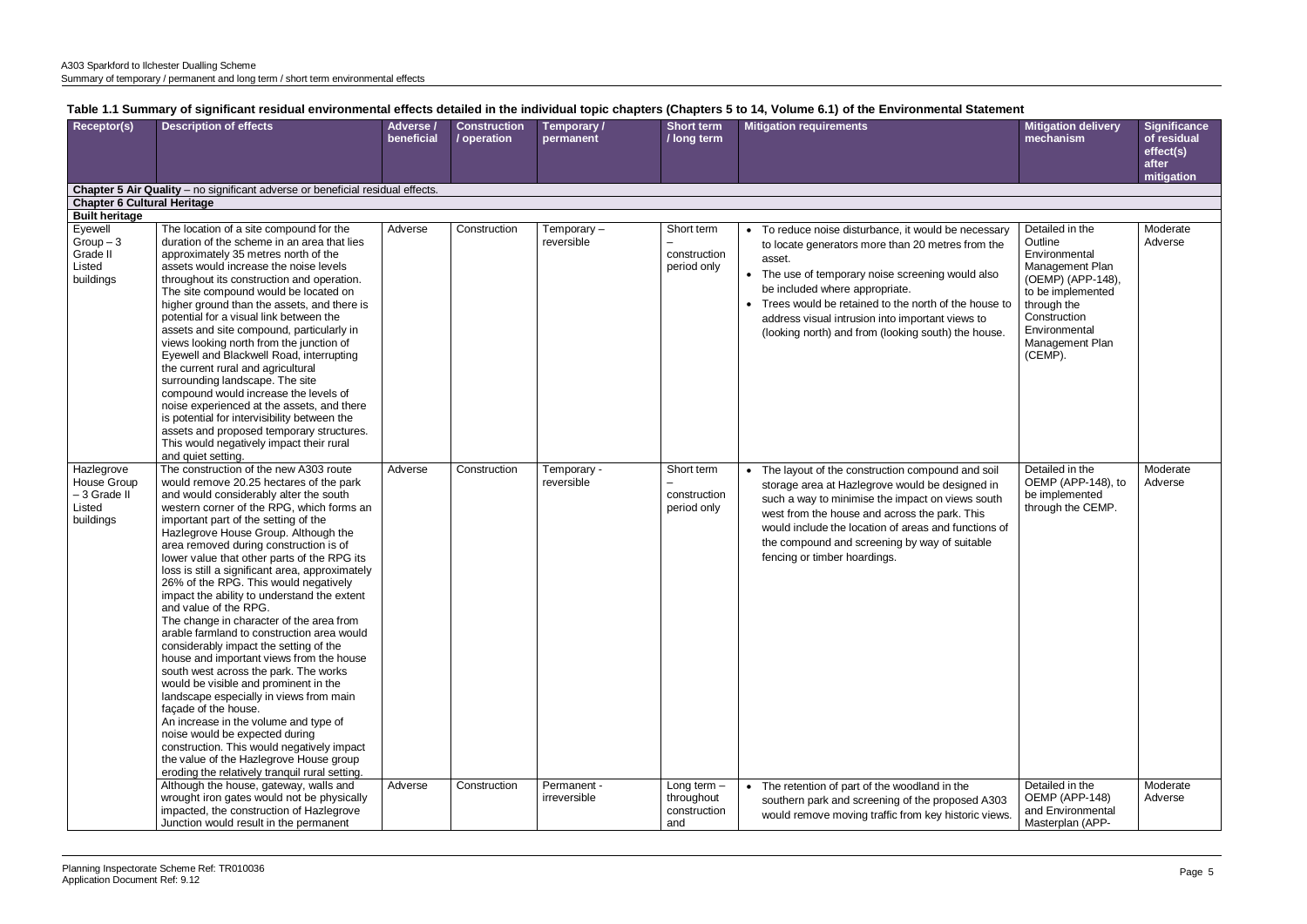| Receptor(s)                                                                          | <b>Description of effects</b>                                                                                                                                                                                                                                                                                                                                                                                                                                                                                                                                                                                                                                                                                                                                                                                                                                                                                                                                                                                                                | Adverse /<br>beneficial | <b>Construction</b><br>/ operation | Temporary /<br>permanent    | <b>Short term</b><br>/ long term                                | <b>Mitigation requirements</b>                                                                                                                                                                                                                                                                                                                                                                                                                               | <b>Mitigation delivery</b><br>mechanism                                                                         | <b>Significance</b><br>of residual<br>effect(s)<br>after<br>mitigation |
|--------------------------------------------------------------------------------------|----------------------------------------------------------------------------------------------------------------------------------------------------------------------------------------------------------------------------------------------------------------------------------------------------------------------------------------------------------------------------------------------------------------------------------------------------------------------------------------------------------------------------------------------------------------------------------------------------------------------------------------------------------------------------------------------------------------------------------------------------------------------------------------------------------------------------------------------------------------------------------------------------------------------------------------------------------------------------------------------------------------------------------------------|-------------------------|------------------------------------|-----------------------------|-----------------------------------------------------------------|--------------------------------------------------------------------------------------------------------------------------------------------------------------------------------------------------------------------------------------------------------------------------------------------------------------------------------------------------------------------------------------------------------------------------------------------------------------|-----------------------------------------------------------------------------------------------------------------|------------------------------------------------------------------------|
|                                                                                      | alteration of the setting of the heritage<br>asset. Approximately 10.6 hectares of the<br>south-western part of the associated RPG<br>would be permanently removed. The<br>construction method of the scheme would<br>not allow this part of the park to be easily<br>reinstated if the use of the A303 should<br>cease. This would have a considerable<br>permanent negative impact on the setting of<br>asset.                                                                                                                                                                                                                                                                                                                                                                                                                                                                                                                                                                                                                             |                         |                                    |                             | operation                                                       | The screening would be sensitive to the<br>surrounding parkland species, and the remaining<br>surrounding land would be reinstated following<br>construction and incorporated into the parkland<br>through the planting of specimen trees. This would<br>have the added advantage of screening Camel Hill<br>Services in views from the house. Lighting of<br>Hazlegrove Junction would also be screened from<br>views once planting has become established. | 107), to be<br>implemented<br>through the CEMP<br>and Landscape and<br>Ecological<br>Management Plan<br>(LEMP). |                                                                        |
|                                                                                      | There is potential for an increase in traffic<br>noise to be experienced at the asset during<br>operation, as the proposed route of the<br>A303 and associated junctions are brought<br>closer to the asset. However, this would be<br>reduced by the use of false cuttings and<br>would be in the context of the existing A303<br>noise, reducing the impact on the setting of<br>the asset.<br>Initially traffic movement and lighting<br>columns would be visible in the first few<br>years of operation, however as landscaping<br>matures traffic movements and lighting<br>would be screened or filtered in views from<br>the house. Important historic views from<br>traffic along the A303 towards the house<br>would be lost.                                                                                                                                                                                                                                                                                                       | Adverse                 | Operation                          | Permanent -<br>irreversible | Long term $-$<br>throughout<br>construction<br>and<br>operation | • The introduction of woodland planting and false<br>cuttings would screen traffic movement from<br>important historic views from the house and<br>parkland, looking south west across the park.<br>• As the planting matures the street lighting will be<br>filtered or screened from the RPG.                                                                                                                                                              | Detailed in the<br>OEMP (APP-148), to<br>be implemented<br>through the LEMP.                                    | Large<br>Adverse                                                       |
| Hazlegrove<br>Park Group-<br>Hazlegrove<br>House<br>Registered<br>Park and<br>Garden | For the construction of the new A303 route<br>20.25 hectares would be removed from the<br>south-western corner of the RPG to be<br>used as an ancillary construction<br>compound. Although the area removed<br>during construction is of lower value that<br>other parts of the RPG its loss is still a<br>significant area, approximately 26% of the<br>RPG. This would negatively impact the<br>ability to understand the extent and value of<br>the RPG.<br>The change in character of the area from<br>arable farmland to construction compound<br>and soil storage area would considerably<br>physically impact the RPG and also the<br>setting of the remaining RPG, and the<br>Hazlegrove House group which is an<br>important component of the RPG. The<br>construction works and compound would be<br>visible and prominent in the landscape<br>especially in views from the parkland to the<br>north and main façade of the house. Views<br>from the current A303 of the house would<br>also be interrupted by the presence of the | Adverse                 | Construction                       | Temporary -<br>irreversible | Short term<br>construction<br>period only                       | • The layout of the compound and soil storage area<br>would be designed to reduce the impact on views.                                                                                                                                                                                                                                                                                                                                                       | Detailed in the<br>OEMP (APP-148), to<br>be implemented<br>through the CEMP.                                    | Large<br>Adverse                                                       |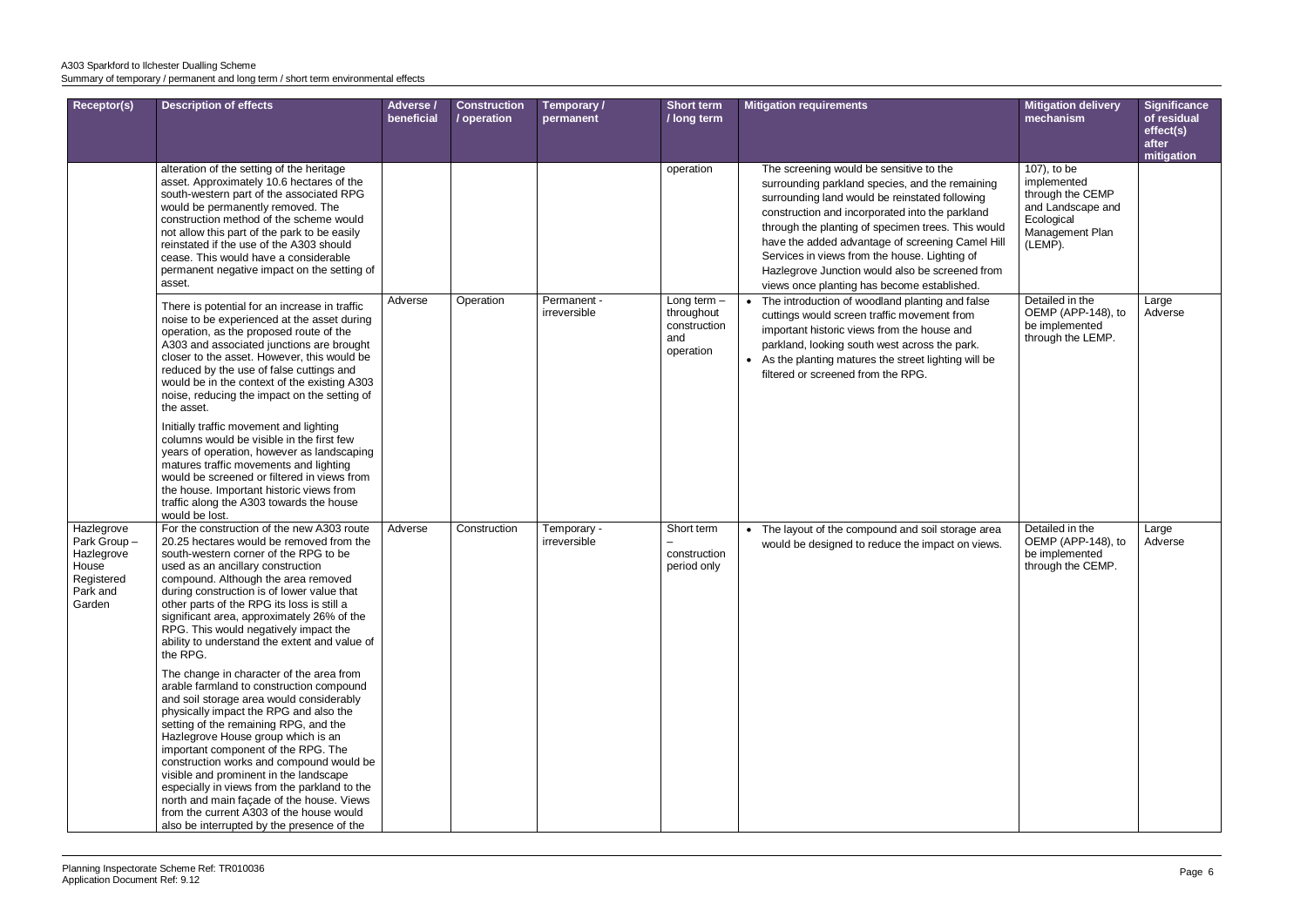| <b>Receptor(s)</b> | <b>Description of effects</b>                                                                                                                                                                                                                                                                                                                                                                                                                                                                                                                                                                                                                                                                                                                                                                                                                                                                                                                                                                                                                                                                                                                                                                                                                                                                     | Adverse /<br>beneficial | <b>Construction</b><br>/ operation | Temporary /<br>permanent    | <b>Short term</b><br>/ long term                                | <b>Mitigation requirements</b>                                                                                                                                                                                                                                                                                                                                                                                                                                                                                   | <b>Mitigation delivery</b><br>mechanism                                      | <b>Significance</b><br>of residual<br>effect(s)<br>after |
|--------------------|---------------------------------------------------------------------------------------------------------------------------------------------------------------------------------------------------------------------------------------------------------------------------------------------------------------------------------------------------------------------------------------------------------------------------------------------------------------------------------------------------------------------------------------------------------------------------------------------------------------------------------------------------------------------------------------------------------------------------------------------------------------------------------------------------------------------------------------------------------------------------------------------------------------------------------------------------------------------------------------------------------------------------------------------------------------------------------------------------------------------------------------------------------------------------------------------------------------------------------------------------------------------------------------------------|-------------------------|------------------------------------|-----------------------------|-----------------------------------------------------------------|------------------------------------------------------------------------------------------------------------------------------------------------------------------------------------------------------------------------------------------------------------------------------------------------------------------------------------------------------------------------------------------------------------------------------------------------------------------------------------------------------------------|------------------------------------------------------------------------------|----------------------------------------------------------|
|                    | construction compound and associated<br>plant movement.<br>An increase in the volume and type of noise<br>could be expected during construction. This<br>would negatively impact the heritage value                                                                                                                                                                                                                                                                                                                                                                                                                                                                                                                                                                                                                                                                                                                                                                                                                                                                                                                                                                                                                                                                                               |                         |                                    |                             |                                                                 |                                                                                                                                                                                                                                                                                                                                                                                                                                                                                                                  |                                                                              | mitigation                                               |
|                    | of the RPG, eroding the relatively tranquil<br>rural setting.<br>Approximately 10.6 hectares of the south-<br>western part of the RPG would be<br>permanently removed. The construction<br>method of the scheme would not allow this<br>part of the park to be easily reinstated if the<br>use of the A303 should cease. This would<br>have a permanent negative physical impact<br>on asset, as well as its setting.<br>Important features associated with the RPG<br>would be removed including the earthworks<br>of the former drives in the woodland which<br>abuts the north of the current A303 route.<br>This would result in the loss of important<br>evidential value within the RPG. Parts of<br>these earthworks would be retained<br>however they would be largely divorced<br>from the RPG by the presence of the<br>scheme, removing the ability to fully<br>understand their historic relationship with<br>the asset. Archaeological recording of these<br>features would be carried out to offset their<br>loss.<br>The diversion of the public right of way<br>(PRoW), which runs along the route of the<br>original lane to Hazlegrove, would impact<br>the ability to understand the historic routes<br>and driveways which dictated the layout<br>and development of the RPG. | Adverse                 | Construction                       | Permanent -<br>irreversible | Long term $-$<br>throughout<br>construction<br>and<br>operation | • The introduction of woodland planting and false<br>cuttings would screen much of the scheme from<br>important historic views from the house and<br>parkland, looking south west across the park. This<br>would result in much of the incongruous modern<br>development related to the road network, including<br>Camel Hill services, to be screened from historic<br>views once vegetation matures. This would<br>reinstate a more rural character to these views and<br>the RPG at its south-western extent. | Detailed in the<br>OEMP (APP-148), to<br>be implemented<br>through the LEMP. | Large<br>Adverse                                         |
|                    | Although mitigation would improve views<br>once vegetation has matured and reinstate<br>some of the historic character of the setting<br>of the RPG the permanent loss of<br>approximately 14% of the asset, along with<br>evidential value related to features which<br>would be removed, would lead to a<br>significant impact on the ability to<br>understand the historic extent, character,<br>development, and heritage value of the<br>RPG.                                                                                                                                                                                                                                                                                                                                                                                                                                                                                                                                                                                                                                                                                                                                                                                                                                                |                         |                                    |                             |                                                                 |                                                                                                                                                                                                                                                                                                                                                                                                                                                                                                                  |                                                                              |                                                          |
|                    | Operation would introduce traffic movement<br>into the southern section of the park along<br>the route of the scheme. This would result<br>in an alien modern intrusion into the historic<br>park.                                                                                                                                                                                                                                                                                                                                                                                                                                                                                                                                                                                                                                                                                                                                                                                                                                                                                                                                                                                                                                                                                                | Adverse                 | Operation                          | Permanent -<br>irreversible | Long term $-$<br>throughout<br>operation                        | • The introduction of woodland planting and false<br>cuttings would screen traffic movement from<br>important historic views from the house and<br>parkland, looking south west across the park.                                                                                                                                                                                                                                                                                                                 | Detailed in the<br>OEMP (APP-148), to<br>be implemented<br>through the CEMP. | Moderate<br>Adverse                                      |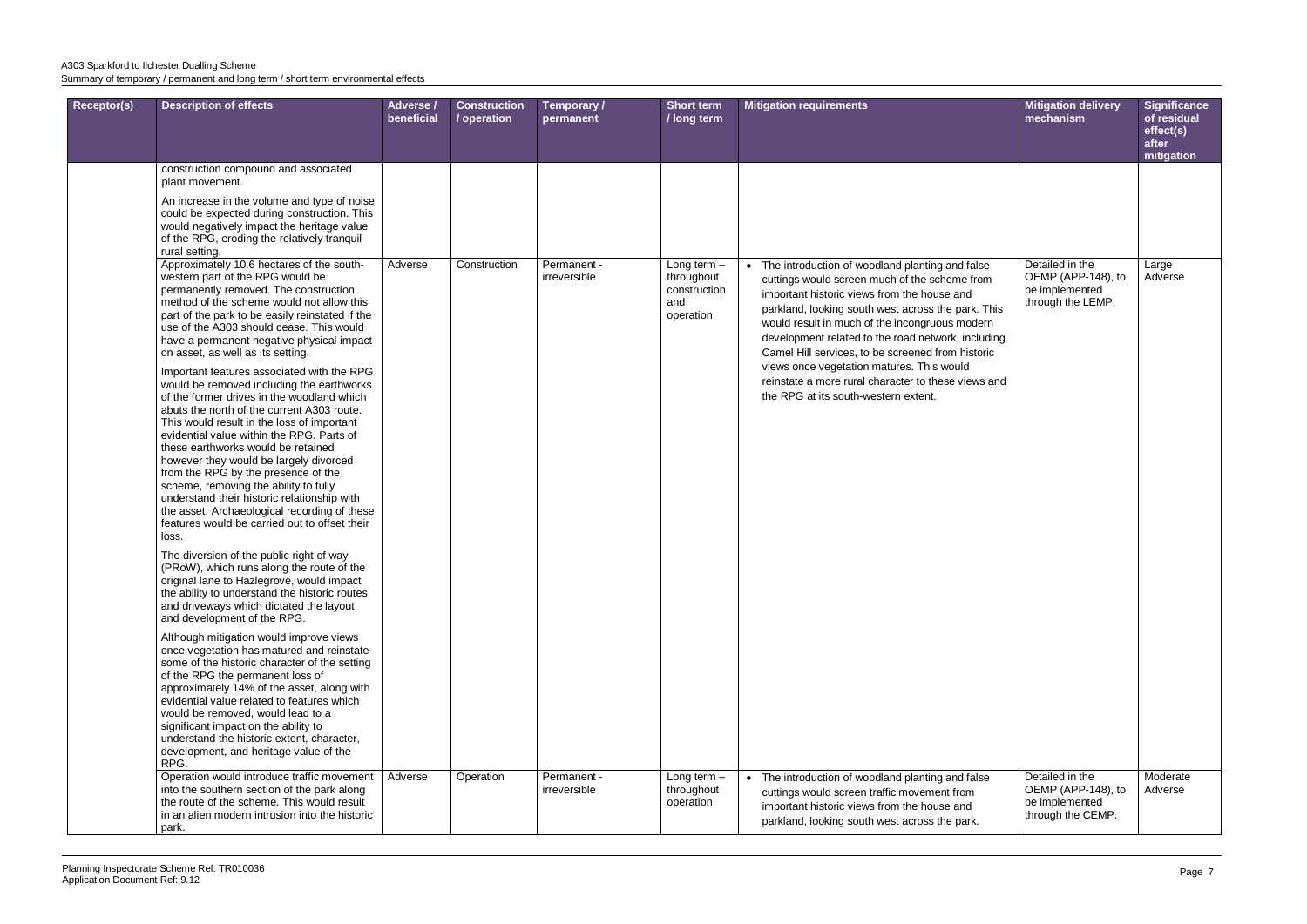| <b>Receptor(s)</b>                                              | <b>Description of effects</b>                                                                                                                                                                                                                                                                                                                                                                                                                                                                                                                                              | Adverse /<br>beneficial | <b>Construction</b><br>/ operation | Temporary /<br>permanent    | <b>Short term</b><br>/ long term                              | <b>Mitigation requirements</b>                                                                                                                                                                                                                                    | <b>Mitigation delivery</b><br>mechanism                                      | <b>Significance</b><br>of residual<br>effect(s)<br>after<br>mitigation |
|-----------------------------------------------------------------|----------------------------------------------------------------------------------------------------------------------------------------------------------------------------------------------------------------------------------------------------------------------------------------------------------------------------------------------------------------------------------------------------------------------------------------------------------------------------------------------------------------------------------------------------------------------------|-------------------------|------------------------------------|-----------------------------|---------------------------------------------------------------|-------------------------------------------------------------------------------------------------------------------------------------------------------------------------------------------------------------------------------------------------------------------|------------------------------------------------------------------------------|------------------------------------------------------------------------|
|                                                                 | There is potential for an increase in traffic<br>noise to be experienced at the asset during<br>operation, as the proposed route of the<br>A303 and associated junctions are brought<br>closer to the asset. However, this would be<br>reduced by the use of false cuttings and<br>would be in the context of the existing A303<br>noise, reducing the impact on the setting of<br>the asset.                                                                                                                                                                              |                         |                                    |                             |                                                               | • As the planting matures the street lighting will be<br>filtered or screened from the RPG.                                                                                                                                                                       |                                                                              |                                                                        |
|                                                                 | Initially traffic movement would be visible,<br>however as landscaping matures traffic<br>movements would be screened in views<br>from the RPG.                                                                                                                                                                                                                                                                                                                                                                                                                            |                         |                                    |                             |                                                               |                                                                                                                                                                                                                                                                   |                                                                              |                                                                        |
|                                                                 | During the first few years of operation the<br>installation of lighting columns at the<br>Hazlegrove Junction would result in an<br>increase in light experienced in key views<br>from the asset that contribute to the value<br>of the asset. This would negatively impact<br>the rural setting of the asset. However as<br>vegetation matures the lighting would be<br>screened or filtered reducing its impact.                                                                                                                                                         |                         |                                    |                             |                                                               |                                                                                                                                                                                                                                                                   |                                                                              |                                                                        |
| Grade II<br>Listed<br>Milestone on<br>A303 at NGR<br>ST57892538 | The construction works required would<br>result in a physical impact on the asset,<br>which would require temporary removal<br>from its current location. The roadside<br>setting and location of the asset<br>contributes to the value of the asset, and<br>therefore temporarily removing it from its<br>location would have an adverse impact.                                                                                                                                                                                                                          | Adverse                 | Construction                       | Temporary -<br>reversible   | Short term<br>construction<br>period only                     | • Prior to removal, the current location of the<br>milestone would be recorded and photographed.<br>The milestone would then be stored and on<br>completion of the scheme relocated to an<br>appropriate point on the A303 which retains its<br>historic setting. | Detailed in the<br>OEMP (APP-148), to<br>be implemented<br>through the CEMP. | Moderate<br>Adverse                                                    |
| Pepper Hill<br>Cottage,<br>Camel Hill                           | The construction of the Camel Hill Farm<br>Link and Hazlegrove Junction Eastbound<br>Off-slip would result in a considerable<br>increase in noise experienced from the<br>asset during construction as this will occur<br>5 metres from the asset. The works would<br>be visible from the property, and remove<br>the trees which currently provide a buffer<br>between the rural character of the property<br>and its setting making the construction<br>activity more prominent. This would have a<br>considerable negative impact on the rural<br>setting of the asset. | Adverse                 | Construction                       | Temporary -<br>reversible   | Short term -<br>construction<br>period only                   | Best practice measures to reduce adverse effects<br>associated with construction noise, as detailed in<br>the OEMP (APP-148).                                                                                                                                     | Detailed in the<br>OEMP (APP-148), to<br>be implemented<br>through the CEMP. | Moderate<br>Adverse                                                    |
|                                                                 | The asset will sit 5 metres from the<br>scheme, which is approximately 50 metres<br>closer than the current route of the A303.<br>Much of the southern part of the setting of<br>the property will be permanently removed,<br>including the trees which provide a buffer<br>between the rural character of the property<br>and the busy road. This will negatively                                                                                                                                                                                                         | Adverse                 | Construction                       | Permanent -<br>irreversible | Long term -<br>throughout<br>construction<br>and<br>operation | No mitigation measures applicable.                                                                                                                                                                                                                                | Not applicable.                                                              | Moderate<br>Adverse                                                    |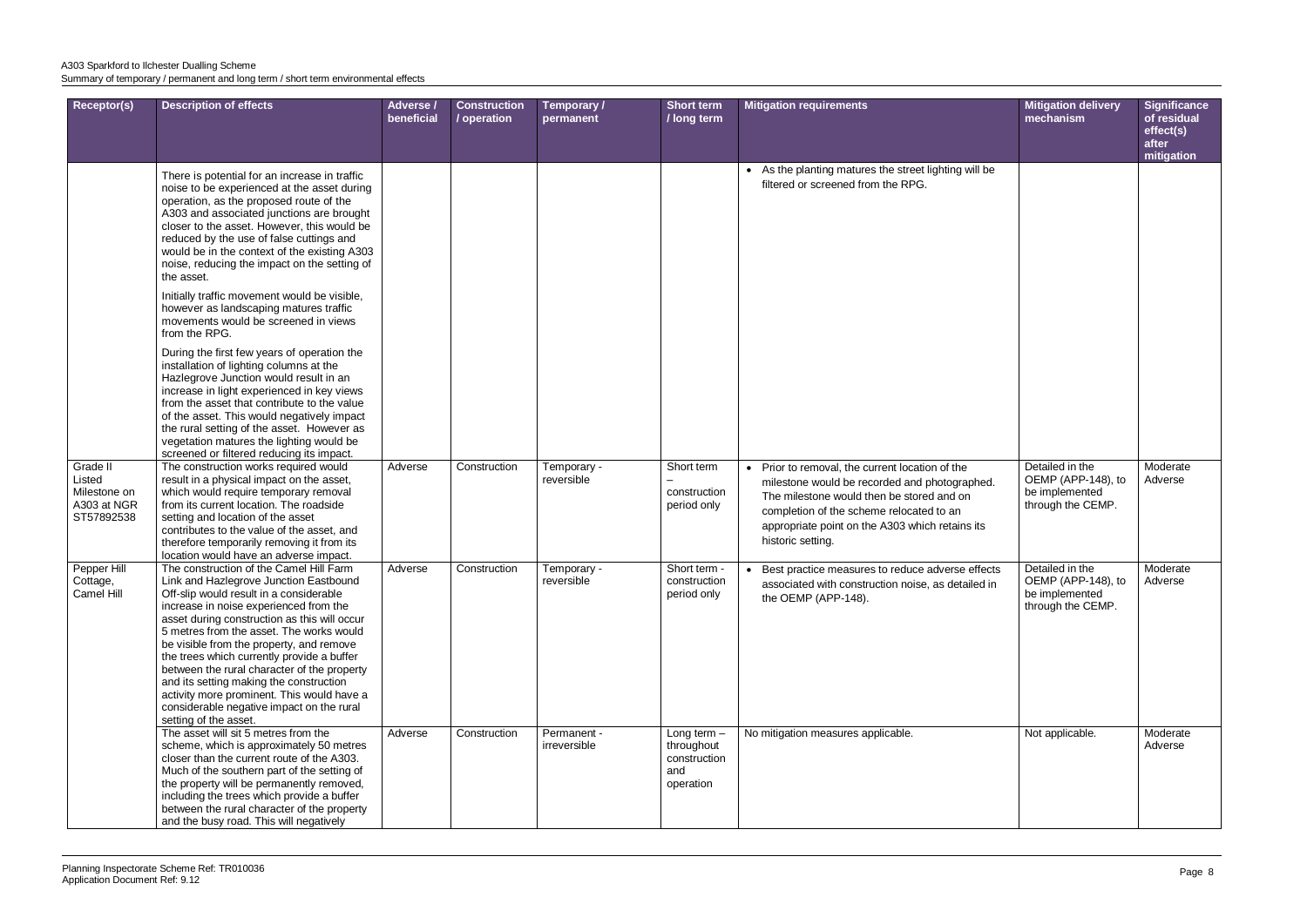| after<br>mitigation<br>impact views to the south from the asset<br>and the ability to understand the heritage<br>value of the asset as a rural house within<br>an agricultural landscape as it would now<br>appear as a road side dwelling.<br><b>Buried archaeology</b><br>Camel Hill<br>It is likely that there would be an increase<br>Detailed in the<br>Moderate<br>Construction<br>Temporary -<br>Short term<br>Adverse<br>Temporary fencing and an exclusion area around<br>Scheduled<br>in noise during construction work, due to<br>OEMP (APP-148), to<br>Adverse<br>reversible<br>the scheduled monument.<br>the construction of haul road to the north, a<br>Monument<br>be implemented<br>construction<br>• To offset negative impacts, following the results of<br>Group<br>compound on the opposite side of the<br>through the CEMP<br>period only<br>archaeological trench evaluation, if remains are<br>A303, as well as general construction<br>and outline WSI.<br>present and it is not possible to retain them in situ,<br>noise and an increase construction traffic<br>an appropriate archaeological level of recording<br>for the duration of the construction period.<br>However, this is in the context of the<br>would be undertaken in accordance with an agreed<br>current noise from the A303.<br>Outline Written Scheme of Investigation (WSI), to<br>be developed into a full WSI.<br>Camel Hill<br>Detailed in the<br>The haul road has the potential to interrupt<br>Moderate<br>Adverse<br>Construction<br>Permanent -<br>Long term $-$<br>Temporary fencing and an exclusion area around<br>Scheduled<br>views to the north and north west towards<br>OEMP (APP-148), to<br>irreversible<br>throughout<br>Adverse<br>the scheduled monument.<br>Monument<br>Lamyatt Beacon, which contribute to the<br>be implemented<br>construction<br>• To offset negative impacts, following the results of<br>value of the asset. There is potential for<br>through the CEMP<br>Group<br>and<br>archaeological trench evaluation, if remains are<br>the construction works to uncover and<br>and outline WSI.<br>operation<br>present and it is not possible to retain them in situ,<br>permanently remove Iron Age or Roman<br>an appropriate archaeological level of recording<br>archaeological remains associated with<br>the scheduled monument, outside of areas<br>would be undertaken in accordance with an agreed<br>previously truncated by the existing A303.<br>Outline Written Scheme of Investigation (WSI), to<br>be developed into a full WSI.<br>Pre-historic<br>The construction of the scheme and<br>Detailed in the<br>Adverse<br>Permanent -<br>Construction<br>Long term $-$<br>Large<br>• To offset negative impacts, following the results of<br>associated infrastructure has the potential<br>OEMP (APP-148), to<br>unknown<br>irreversible<br>throughout<br>Adverse<br>archaeological trench evaluation, if remains are<br>to result in the destruction and permanent<br>be implemented<br>archaeological<br>construction<br>present and it is not possible to retain them in situ,<br>through the CEMP<br>removal of prehistoric archaeological<br>and<br>remains<br>an appropriate archaeological level of recording<br>remains.<br>and outline WSI.<br>operation<br>would be undertaken in accordance with an agreed<br>Detailed in the<br>Roman<br>The construction of the scheme and<br>Moderate<br>Adverse<br>Construction<br>Permanent -<br>Long term -<br>Outline Written Scheme of Investigation (WSI), to<br>associated infrastructure has the potential<br>irreversible<br>OEMP (APP-148), to<br>Adverse<br>unknown<br>be developed into a full WSI.<br>be implemented<br>archaeological<br>to result in the destruction and permanent<br>throughout<br>removal of Roman archaeological remains,<br>through the CEMP<br>remains<br>construction<br>• The results of a geophysical survey (document<br>and WSI.<br>including any associated with the roadside<br>and<br>reference 9.4, Volume 9, Revision A) and<br>settlement scheduled monument.<br>operation<br>programme of trial trenching (document reference<br>The construction of the scheme and<br>Early<br>Adverse<br>Detailed in the<br>Construction<br>Permanent -<br>Large<br>Long term -<br>9.5, Volume 9, Revision A) have been submitted as<br>OEMP (APP-148), to<br>medieval<br>associated infrastructure has the potential<br>irreversible<br>Adverse<br>additional information during the DCO examination.<br>be implemented<br>unknown<br>to result in the destruction and permanent<br>throughout<br>removal of early medieval archaeological<br>through the CEMP<br>construction<br>archaeological<br>and outline WSI.<br>and<br>remains<br>remains.<br>operation<br>The construction of the scheme and<br>Detailed in the<br>Medieval<br>Adverse<br>Construction<br>Permanent -<br>Long term $-$<br>Large<br>OEMP (APP-148), to<br>associated infrastructure has the potential<br>irreversible<br>unknown<br>throughout<br>Adverse<br>to result in the destruction and permanent<br>be implemented<br>archaeological<br>construction<br>removal of medieval archaeological<br>and<br>through the CEMP<br>remains<br>and outline WSI.<br>remains.<br>operation<br><b>Chapter 7 Landscape</b> | <b>Receptor(s)</b> | <b>Description of effects</b> | Adverse<br>beneficial | <b>Construction</b><br>/ operation | Temporary /<br>permanent | <b>Short term</b><br>/ long term | <b>Mitigation requirements</b> | <b>Mitigation delivery</b><br>mechanism | <b>Significance</b><br>of residual |
|----------------------------------------------------------------------------------------------------------------------------------------------------------------------------------------------------------------------------------------------------------------------------------------------------------------------------------------------------------------------------------------------------------------------------------------------------------------------------------------------------------------------------------------------------------------------------------------------------------------------------------------------------------------------------------------------------------------------------------------------------------------------------------------------------------------------------------------------------------------------------------------------------------------------------------------------------------------------------------------------------------------------------------------------------------------------------------------------------------------------------------------------------------------------------------------------------------------------------------------------------------------------------------------------------------------------------------------------------------------------------------------------------------------------------------------------------------------------------------------------------------------------------------------------------------------------------------------------------------------------------------------------------------------------------------------------------------------------------------------------------------------------------------------------------------------------------------------------------------------------------------------------------------------------------------------------------------------------------------------------------------------------------------------------------------------------------------------------------------------------------------------------------------------------------------------------------------------------------------------------------------------------------------------------------------------------------------------------------------------------------------------------------------------------------------------------------------------------------------------------------------------------------------------------------------------------------------------------------------------------------------------------------------------------------------------------------------------------------------------------------------------------------------------------------------------------------------------------------------------------------------------------------------------------------------------------------------------------------------------------------------------------------------------------------------------------------------------------------------------------------------------------------------------------------------------------------------------------------------------------------------------------------------------------------------------------------------------------------------------------------------------------------------------------------------------------------------------------------------------------------------------------------------------------------------------------------------------------------------------------------------------------------------------------------------------------------------------------------------------------------------------------------------------------------------------------------------------------------------------------------------------------------------------------------------------------------------------------------------------------------------------------------------------------------------------------------------------------------------------------------------------------------------------------------------------------------------------------------------------------------------------------------------------------------------------------------------------------------------------------------------------------------------------------------------------------------------------------------------------------------------------------------------------------------------------------------------------------------------------------------------------------------------------------------------------------------------------------------------------------------------------------------------------------------------------------------------------------------------------------------------------------------------------------------------------------------------------------------------------------------------------------------------------------------------------------------------------------------------------------------------------------------------------------------------------------------------------------------------------------------------------------------------------------------------------------------------|--------------------|-------------------------------|-----------------------|------------------------------------|--------------------------|----------------------------------|--------------------------------|-----------------------------------------|------------------------------------|
|                                                                                                                                                                                                                                                                                                                                                                                                                                                                                                                                                                                                                                                                                                                                                                                                                                                                                                                                                                                                                                                                                                                                                                                                                                                                                                                                                                                                                                                                                                                                                                                                                                                                                                                                                                                                                                                                                                                                                                                                                                                                                                                                                                                                                                                                                                                                                                                                                                                                                                                                                                                                                                                                                                                                                                                                                                                                                                                                                                                                                                                                                                                                                                                                                                                                                                                                                                                                                                                                                                                                                                                                                                                                                                                                                                                                                                                                                                                                                                                                                                                                                                                                                                                                                                                                                                                                                                                                                                                                                                                                                                                                                                                                                                                                                                                                                                                                                                                                                                                                                                                                                                                                                                                                                                                                                                                                  |                    |                               |                       |                                    |                          |                                  |                                |                                         | effect(s)                          |
|                                                                                                                                                                                                                                                                                                                                                                                                                                                                                                                                                                                                                                                                                                                                                                                                                                                                                                                                                                                                                                                                                                                                                                                                                                                                                                                                                                                                                                                                                                                                                                                                                                                                                                                                                                                                                                                                                                                                                                                                                                                                                                                                                                                                                                                                                                                                                                                                                                                                                                                                                                                                                                                                                                                                                                                                                                                                                                                                                                                                                                                                                                                                                                                                                                                                                                                                                                                                                                                                                                                                                                                                                                                                                                                                                                                                                                                                                                                                                                                                                                                                                                                                                                                                                                                                                                                                                                                                                                                                                                                                                                                                                                                                                                                                                                                                                                                                                                                                                                                                                                                                                                                                                                                                                                                                                                                                  |                    |                               |                       |                                    |                          |                                  |                                |                                         |                                    |
|                                                                                                                                                                                                                                                                                                                                                                                                                                                                                                                                                                                                                                                                                                                                                                                                                                                                                                                                                                                                                                                                                                                                                                                                                                                                                                                                                                                                                                                                                                                                                                                                                                                                                                                                                                                                                                                                                                                                                                                                                                                                                                                                                                                                                                                                                                                                                                                                                                                                                                                                                                                                                                                                                                                                                                                                                                                                                                                                                                                                                                                                                                                                                                                                                                                                                                                                                                                                                                                                                                                                                                                                                                                                                                                                                                                                                                                                                                                                                                                                                                                                                                                                                                                                                                                                                                                                                                                                                                                                                                                                                                                                                                                                                                                                                                                                                                                                                                                                                                                                                                                                                                                                                                                                                                                                                                                                  |                    |                               |                       |                                    |                          |                                  |                                |                                         |                                    |
|                                                                                                                                                                                                                                                                                                                                                                                                                                                                                                                                                                                                                                                                                                                                                                                                                                                                                                                                                                                                                                                                                                                                                                                                                                                                                                                                                                                                                                                                                                                                                                                                                                                                                                                                                                                                                                                                                                                                                                                                                                                                                                                                                                                                                                                                                                                                                                                                                                                                                                                                                                                                                                                                                                                                                                                                                                                                                                                                                                                                                                                                                                                                                                                                                                                                                                                                                                                                                                                                                                                                                                                                                                                                                                                                                                                                                                                                                                                                                                                                                                                                                                                                                                                                                                                                                                                                                                                                                                                                                                                                                                                                                                                                                                                                                                                                                                                                                                                                                                                                                                                                                                                                                                                                                                                                                                                                  |                    |                               |                       |                                    |                          |                                  |                                |                                         |                                    |
|                                                                                                                                                                                                                                                                                                                                                                                                                                                                                                                                                                                                                                                                                                                                                                                                                                                                                                                                                                                                                                                                                                                                                                                                                                                                                                                                                                                                                                                                                                                                                                                                                                                                                                                                                                                                                                                                                                                                                                                                                                                                                                                                                                                                                                                                                                                                                                                                                                                                                                                                                                                                                                                                                                                                                                                                                                                                                                                                                                                                                                                                                                                                                                                                                                                                                                                                                                                                                                                                                                                                                                                                                                                                                                                                                                                                                                                                                                                                                                                                                                                                                                                                                                                                                                                                                                                                                                                                                                                                                                                                                                                                                                                                                                                                                                                                                                                                                                                                                                                                                                                                                                                                                                                                                                                                                                                                  |                    |                               |                       |                                    |                          |                                  |                                |                                         |                                    |
|                                                                                                                                                                                                                                                                                                                                                                                                                                                                                                                                                                                                                                                                                                                                                                                                                                                                                                                                                                                                                                                                                                                                                                                                                                                                                                                                                                                                                                                                                                                                                                                                                                                                                                                                                                                                                                                                                                                                                                                                                                                                                                                                                                                                                                                                                                                                                                                                                                                                                                                                                                                                                                                                                                                                                                                                                                                                                                                                                                                                                                                                                                                                                                                                                                                                                                                                                                                                                                                                                                                                                                                                                                                                                                                                                                                                                                                                                                                                                                                                                                                                                                                                                                                                                                                                                                                                                                                                                                                                                                                                                                                                                                                                                                                                                                                                                                                                                                                                                                                                                                                                                                                                                                                                                                                                                                                                  |                    |                               |                       |                                    |                          |                                  |                                |                                         |                                    |
|                                                                                                                                                                                                                                                                                                                                                                                                                                                                                                                                                                                                                                                                                                                                                                                                                                                                                                                                                                                                                                                                                                                                                                                                                                                                                                                                                                                                                                                                                                                                                                                                                                                                                                                                                                                                                                                                                                                                                                                                                                                                                                                                                                                                                                                                                                                                                                                                                                                                                                                                                                                                                                                                                                                                                                                                                                                                                                                                                                                                                                                                                                                                                                                                                                                                                                                                                                                                                                                                                                                                                                                                                                                                                                                                                                                                                                                                                                                                                                                                                                                                                                                                                                                                                                                                                                                                                                                                                                                                                                                                                                                                                                                                                                                                                                                                                                                                                                                                                                                                                                                                                                                                                                                                                                                                                                                                  |                    |                               |                       |                                    |                          |                                  |                                |                                         |                                    |
|                                                                                                                                                                                                                                                                                                                                                                                                                                                                                                                                                                                                                                                                                                                                                                                                                                                                                                                                                                                                                                                                                                                                                                                                                                                                                                                                                                                                                                                                                                                                                                                                                                                                                                                                                                                                                                                                                                                                                                                                                                                                                                                                                                                                                                                                                                                                                                                                                                                                                                                                                                                                                                                                                                                                                                                                                                                                                                                                                                                                                                                                                                                                                                                                                                                                                                                                                                                                                                                                                                                                                                                                                                                                                                                                                                                                                                                                                                                                                                                                                                                                                                                                                                                                                                                                                                                                                                                                                                                                                                                                                                                                                                                                                                                                                                                                                                                                                                                                                                                                                                                                                                                                                                                                                                                                                                                                  |                    |                               |                       |                                    |                          |                                  |                                |                                         |                                    |
|                                                                                                                                                                                                                                                                                                                                                                                                                                                                                                                                                                                                                                                                                                                                                                                                                                                                                                                                                                                                                                                                                                                                                                                                                                                                                                                                                                                                                                                                                                                                                                                                                                                                                                                                                                                                                                                                                                                                                                                                                                                                                                                                                                                                                                                                                                                                                                                                                                                                                                                                                                                                                                                                                                                                                                                                                                                                                                                                                                                                                                                                                                                                                                                                                                                                                                                                                                                                                                                                                                                                                                                                                                                                                                                                                                                                                                                                                                                                                                                                                                                                                                                                                                                                                                                                                                                                                                                                                                                                                                                                                                                                                                                                                                                                                                                                                                                                                                                                                                                                                                                                                                                                                                                                                                                                                                                                  |                    |                               |                       |                                    |                          |                                  |                                |                                         |                                    |
|                                                                                                                                                                                                                                                                                                                                                                                                                                                                                                                                                                                                                                                                                                                                                                                                                                                                                                                                                                                                                                                                                                                                                                                                                                                                                                                                                                                                                                                                                                                                                                                                                                                                                                                                                                                                                                                                                                                                                                                                                                                                                                                                                                                                                                                                                                                                                                                                                                                                                                                                                                                                                                                                                                                                                                                                                                                                                                                                                                                                                                                                                                                                                                                                                                                                                                                                                                                                                                                                                                                                                                                                                                                                                                                                                                                                                                                                                                                                                                                                                                                                                                                                                                                                                                                                                                                                                                                                                                                                                                                                                                                                                                                                                                                                                                                                                                                                                                                                                                                                                                                                                                                                                                                                                                                                                                                                  | Landscape          |                               |                       |                                    |                          |                                  |                                |                                         |                                    |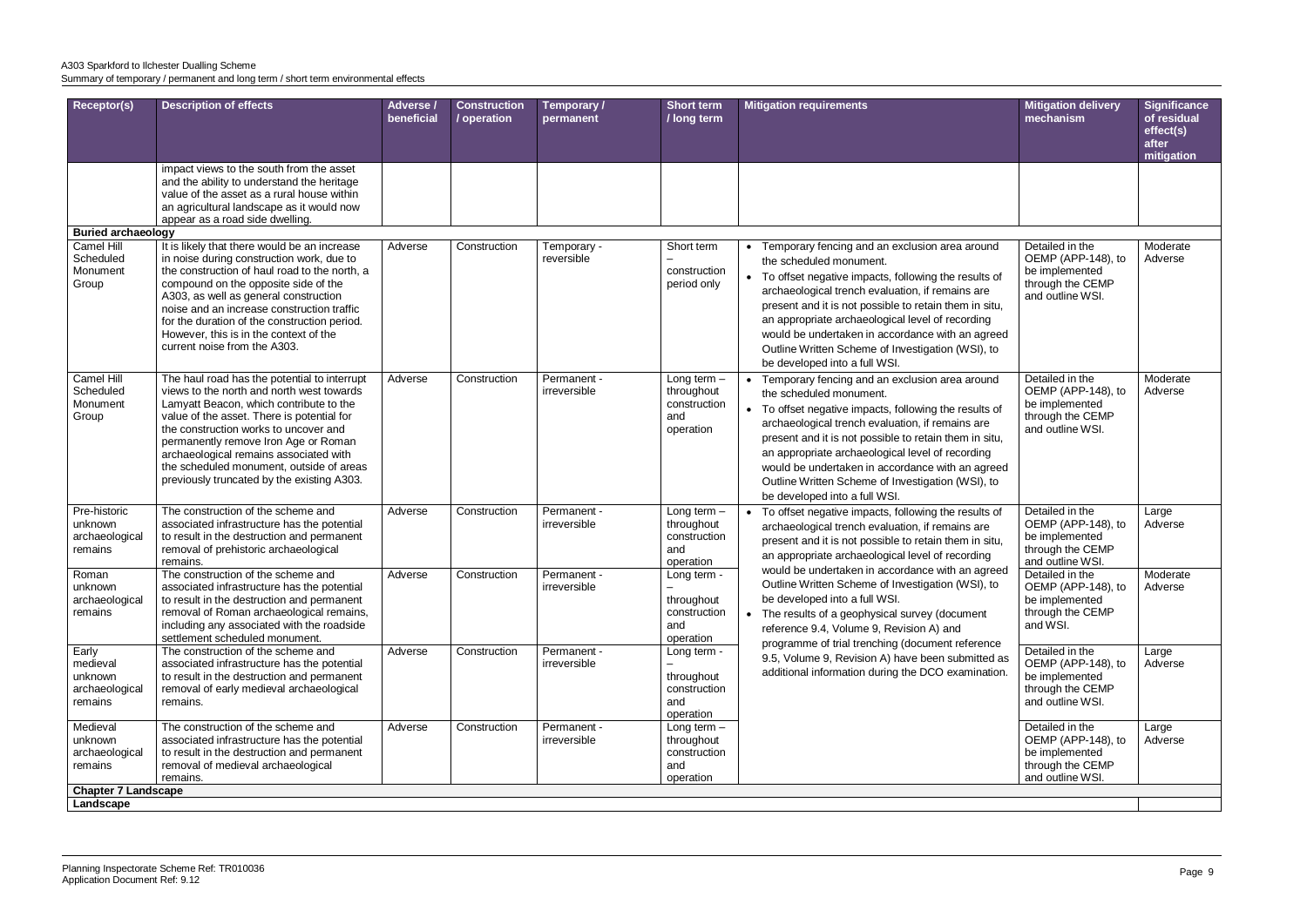| <b>Receptor(s)</b>              | <b>Description of effects</b>                                                                                                                                                                                                                                                                                                                                                                                                                                                                                                                                                                                                                                                                                          | Adverse /<br>beneficial | <b>Construction</b><br>/ operation | Temporary /<br>permanent  | Short term<br>/ long term                          | <b>Mitigation requirements</b>                                                                                                                                                                                                                                                                                                                                                                                                                                                                                                                                                                                                                                                                                                                                                                                                                                                   | <b>Mitigation delivery</b><br>mechanism                                                  | Significance<br>of residual<br>effect(s)<br>after<br>mitigation                                                                                                                       |
|---------------------------------|------------------------------------------------------------------------------------------------------------------------------------------------------------------------------------------------------------------------------------------------------------------------------------------------------------------------------------------------------------------------------------------------------------------------------------------------------------------------------------------------------------------------------------------------------------------------------------------------------------------------------------------------------------------------------------------------------------------------|-------------------------|------------------------------------|---------------------------|----------------------------------------------------|----------------------------------------------------------------------------------------------------------------------------------------------------------------------------------------------------------------------------------------------------------------------------------------------------------------------------------------------------------------------------------------------------------------------------------------------------------------------------------------------------------------------------------------------------------------------------------------------------------------------------------------------------------------------------------------------------------------------------------------------------------------------------------------------------------------------------------------------------------------------------------|------------------------------------------------------------------------------------------|---------------------------------------------------------------------------------------------------------------------------------------------------------------------------------------|
| Landscape<br>Character<br>Areas | Of the 7 Landscape Character Areas<br>(LCAs) identified, 2 (LCA2 Hazlegrove and<br>LCA6 West Camel and Wales) would<br>experience Significant Adverse effects<br>during construction for a temporary period<br>due to the presence of construction<br>infrastructure and vehicles which would<br>create adverse effects to the setting of<br>these LCAs.                                                                                                                                                                                                                                                                                                                                                               | Adverse                 | Construction                       | Temporary -<br>reversible | Short term<br>construction<br>period only          | Effects would be reduced by keeping a well-managed<br>and tidy site and compounds. Ensuring materials are<br>delivered to site on an as and when basis would avoid<br>unnecessary stockpiles and would help to reduce<br>construction impacts. Temporary offices and welfare<br>facilities within site compounds would be of a<br>recessive colour to blend in with the local<br>surroundings. Lighting would be kept to a minimum<br>luminosity necessary and use low energy<br>consumption fittings. Where appropriate, lighting<br>would be activated by motion sensors to prevent<br>unnecessary usage. Lighting would be directional, and<br>positioned sympathetically, to minimise light spill and<br>disturbance for highly sensitive receptors.<br>An Arboricultural Method Statement (AMS) would be<br>produced to prevent damage to any vegetation to be<br>retained. | Detailed in the<br>OEMP (APP-148), to<br>be implemented<br>through the CEMP<br>and AMS.  | • LCA2 would<br>experience<br>a Large<br>Adverse<br>effect.<br>• LCA6 would<br>experience<br>a Moderate<br>Adverse<br>effect.                                                         |
|                                 | Of the 7 LCAs identified, 1 LCA (LCA2<br>Hazlegrove) would experience Significant<br>Adverse effects during operation due to<br>the high sensitivity of this receptor.<br>Proposed embankments and slopes would<br>have been planted with native tree and<br>shrub planting on the proposed<br>Hazlegrove Junction embankments and<br>would offer very little landscape integration<br>in Year 1, although seeded areas would<br>have established. In Year 1 it is expected<br>that the Hazlegrove Junction would still<br>appear as a discordant feature within the<br>context of Hazlegrove House RPG<br>although tranquillity may have increased<br>due to the inclusion of embankments along<br>the proposed road. | Adverse                 | Operation                          | Temporary -<br>reversible | Short term<br>$-$ up to a<br>year after<br>opening | Establish mitigation planting so that by Year 15 the<br>planting would have matured to aid the integration and<br>screening of the scheme from the surrounding area.                                                                                                                                                                                                                                                                                                                                                                                                                                                                                                                                                                                                                                                                                                             | Detailed in the<br>OEMP (APP-148), to<br>be implemented<br>through the CEMP<br>and HEMP. | • LCA2 would<br>experience<br>a Moderate<br>Adverse<br>effect.                                                                                                                        |
| <b>Visual</b>                   |                                                                                                                                                                                                                                                                                                                                                                                                                                                                                                                                                                                                                                                                                                                        |                         |                                    |                           |                                                    |                                                                                                                                                                                                                                                                                                                                                                                                                                                                                                                                                                                                                                                                                                                                                                                                                                                                                  |                                                                                          |                                                                                                                                                                                       |
| Visual<br>receptors             | During construction, construction<br>infrastructure and vehicles would create<br>significant adverse visual impacts.                                                                                                                                                                                                                                                                                                                                                                                                                                                                                                                                                                                                   | Adverse                 | Construction                       | Temporary -<br>reversible | Short term<br>construction<br>period only          | As outlined under 'Landscape'.                                                                                                                                                                                                                                                                                                                                                                                                                                                                                                                                                                                                                                                                                                                                                                                                                                                   | Detailed in the<br>OEMP (APP-148), to<br>be implemented<br>through the CEMP<br>and AMS.  | $\bullet$ 1 receptor<br>would<br>experience<br>a Very<br>Large<br>Adverse<br>effect.<br>8 receptors<br>would<br>experience<br>a Large<br>Adverse<br>effect.<br>• 7 receptors<br>would |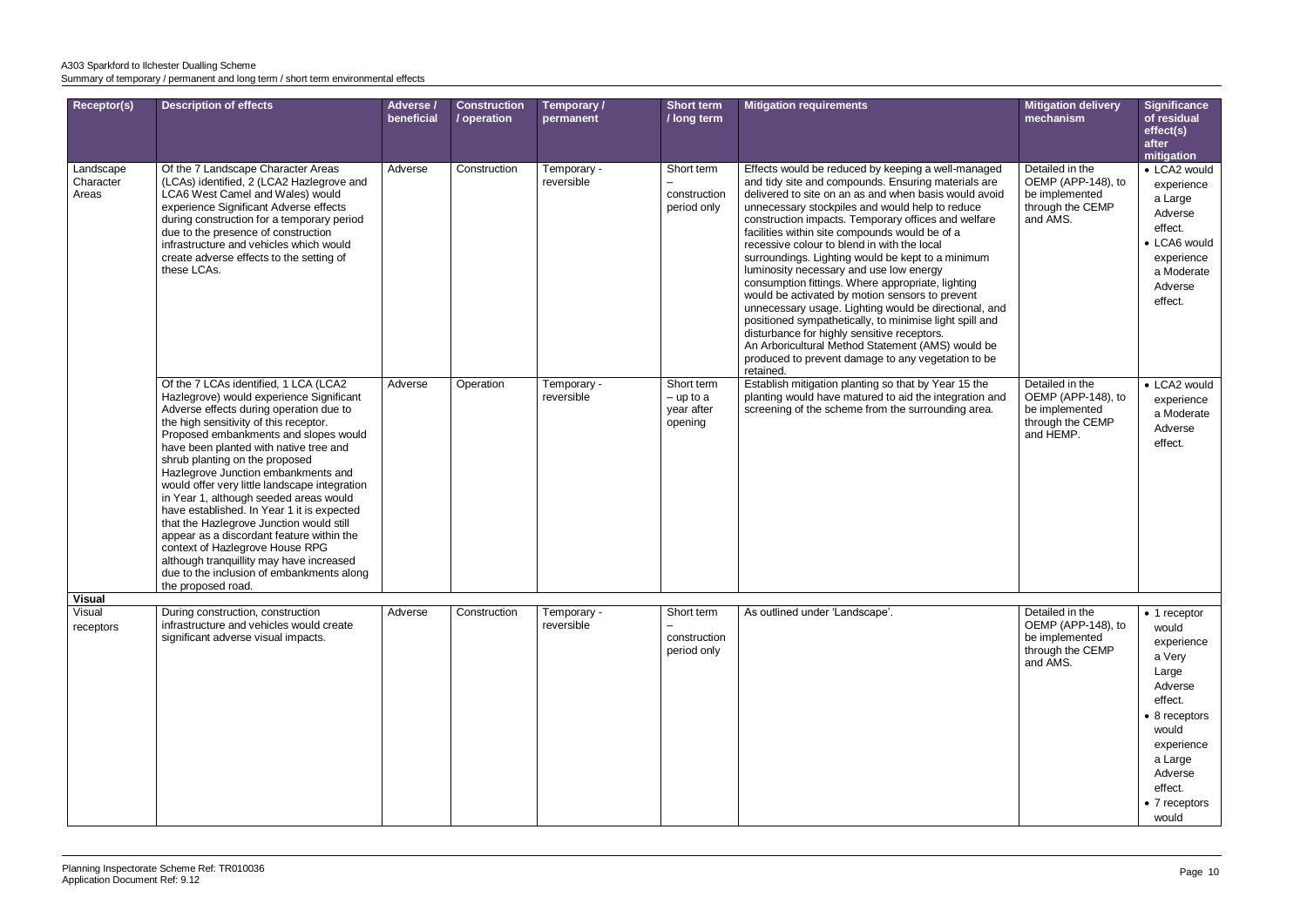| Receptor(s)                   | <b>Description of effects</b>                                                                                                                                                                                                                                                                                                                                                                                                                                                                                                                                                                                                                                                      | Adverse /                    | <b>Construction</b> | Temporary /               | <b>Short term</b>                                  | <b>Mitigation requirements</b>                                                                                                                                                                                                                                                                                                                                                                                                                                                                                                                                       | <b>Mitigation delivery</b>                                                   | <b>Significance</b>                                                                |
|-------------------------------|------------------------------------------------------------------------------------------------------------------------------------------------------------------------------------------------------------------------------------------------------------------------------------------------------------------------------------------------------------------------------------------------------------------------------------------------------------------------------------------------------------------------------------------------------------------------------------------------------------------------------------------------------------------------------------|------------------------------|---------------------|---------------------------|----------------------------------------------------|----------------------------------------------------------------------------------------------------------------------------------------------------------------------------------------------------------------------------------------------------------------------------------------------------------------------------------------------------------------------------------------------------------------------------------------------------------------------------------------------------------------------------------------------------------------------|------------------------------------------------------------------------------|------------------------------------------------------------------------------------|
|                               |                                                                                                                                                                                                                                                                                                                                                                                                                                                                                                                                                                                                                                                                                    | beneficial                   | / operation         | permanent                 | / long term                                        |                                                                                                                                                                                                                                                                                                                                                                                                                                                                                                                                                                      | mechanism                                                                    | of residual<br>effect(s)<br>after<br>mitigation                                    |
|                               |                                                                                                                                                                                                                                                                                                                                                                                                                                                                                                                                                                                                                                                                                    |                              |                     |                           |                                                    |                                                                                                                                                                                                                                                                                                                                                                                                                                                                                                                                                                      |                                                                              | experience<br>a Moderate<br>Adverse<br>Effect.                                     |
|                               | During operation, the introduction of a new<br>dual carriageway would result in significant<br>adverse visual impacts.                                                                                                                                                                                                                                                                                                                                                                                                                                                                                                                                                             | Adverse<br>and<br>beneficial | Operation           | Temporary -<br>reversible | Short term<br>$-$ up to a<br>year after<br>opening | As outlined under 'Landscape'.                                                                                                                                                                                                                                                                                                                                                                                                                                                                                                                                       | Detailed in the<br>OEMP (APP-148), to<br>be implemented<br>through the HEMP. | Year 1<br>• 7 receptors<br>would<br>experience<br>a Moderate<br>Adverse<br>effect. |
| <b>Chapter 8 Biodiversity</b> |                                                                                                                                                                                                                                                                                                                                                                                                                                                                                                                                                                                                                                                                                    |                              |                     |                           |                                                    |                                                                                                                                                                                                                                                                                                                                                                                                                                                                                                                                                                      |                                                                              |                                                                                    |
| Hedgerows                     | The construction works would result in the<br>loss of, or partial loss, of approximately<br>7.75 kilometres of hedgerows including<br>those identified as species rich and<br>important. Effects include the<br>fragmentation of connectivity between<br>hedgerows, and the severance of wildlife<br>corridor routes.                                                                                                                                                                                                                                                                                                                                                              | Adverse                      | Construction        | Temporary -<br>reversible | Short term -<br>construction<br>period only        | Hedgerows would be reinstated following construction.                                                                                                                                                                                                                                                                                                                                                                                                                                                                                                                | Detailed in the<br>OEMP (APP-148), to<br>be implemented<br>through the CEMP. | Moderate<br>Adverse                                                                |
| <b>Bats</b>                   | Although no bat roosts would be directly<br>affected during construction, disturbance<br>from construction works has the potential<br>to cause roost abandonment resulting from<br>increased light, noise and vibration levels.<br>Tree felling and hedgerow removal<br>proposed as part of the construction works<br>including the construction of the haul route,<br>has the potential to disrupt commuting<br>routes and reduce foraging resources, in<br>addition to resulting in permanent loss of<br>habitat on site. Vegetation clearance,<br>including grassland habitats would also<br>result in permanent loss of habitat, and<br>reduce the foraging resources on site. | Adverse                      | Construction        | Temporary -<br>reversible | Short term -<br>construction<br>period only        | The potential effects on bat species would be<br>minimised where possible during the construction<br>phase through retaining habitat where feasible;<br>implementing buffers of at least 10 metres between<br>works and important roosting or foraging habitats;<br>installation of additional bat roosting features and<br>planting of compensatory habitat.                                                                                                                                                                                                        | Detailed in the<br>OEMP (APP-148), to<br>be implemented<br>through the CEMP. | Moderate<br>Adverse                                                                |
| Barn owls                     | During construction there would be a loss of<br>high quality foraging habitat. Lighting of<br>construction areas during times when the<br>barn owls are active may cause the owls to<br>avoid areas and further cause a barrier to<br>dispersal. An increase in noise disturbance<br>to nest locations close to the scheme above<br>that of the current activity levels may cause<br>abandonment of the nesting location.                                                                                                                                                                                                                                                          | Adverse                      | Construction        | Temporary -<br>reversible | Short term $-$<br>construction<br>period only      | Prior to the start of the works the 2 recorded Occupied<br>Breeding Sites (OBS) and all previously identified<br>Potential Nesting Sites (PNS) must be rechecked<br>within 1km of the works. Closure of OBS1 will need to<br>take place outside of the breeding season by a<br>licenced ecologist. Installation of 3 new nest boxes to<br>mitigate for the loss of OBS1. During construction,<br>retain a 20 metre buffer around active barn owl nests<br>to reduce potential disturbance effects and minimising<br>light spill through a sensitive lighting design. | Detailed in the<br>OEMP (APP-148), to<br>be implemented<br>through the CEMP. | Moderate<br>Adverse                                                                |
|                               | Chapter 9 Geology and Soils - no significant adverse or beneficial residual effects                                                                                                                                                                                                                                                                                                                                                                                                                                                                                                                                                                                                |                              |                     |                           |                                                    |                                                                                                                                                                                                                                                                                                                                                                                                                                                                                                                                                                      |                                                                              |                                                                                    |
|                               | <b>Chapter 10 Material Assets and Waste</b>                                                                                                                                                                                                                                                                                                                                                                                                                                                                                                                                                                                                                                        |                              |                     |                           |                                                    |                                                                                                                                                                                                                                                                                                                                                                                                                                                                                                                                                                      |                                                                              |                                                                                    |
| Landfills in<br>Somerset      | The construction of the scheme has the<br>potential to result in the generation of inert<br>waste which, due to the limited remaining<br>capacity of inert landfill in Somerset.                                                                                                                                                                                                                                                                                                                                                                                                                                                                                                   | Adverse                      | Construction        | Temporary -<br>reversible | Short term -<br>construction<br>period only        | Waste would be dealt with in accordance with the<br>waste hierarchy and specified in the SWMP. Ensure<br>materials are delivered on an as and when basis to<br>reduce risk of damage or spoil. Use of pre-cast                                                                                                                                                                                                                                                                                                                                                       | Detailed in the<br>OEMP (APP-148), to<br>be implemented<br>through the CEMP  | Moderate<br>Adverse                                                                |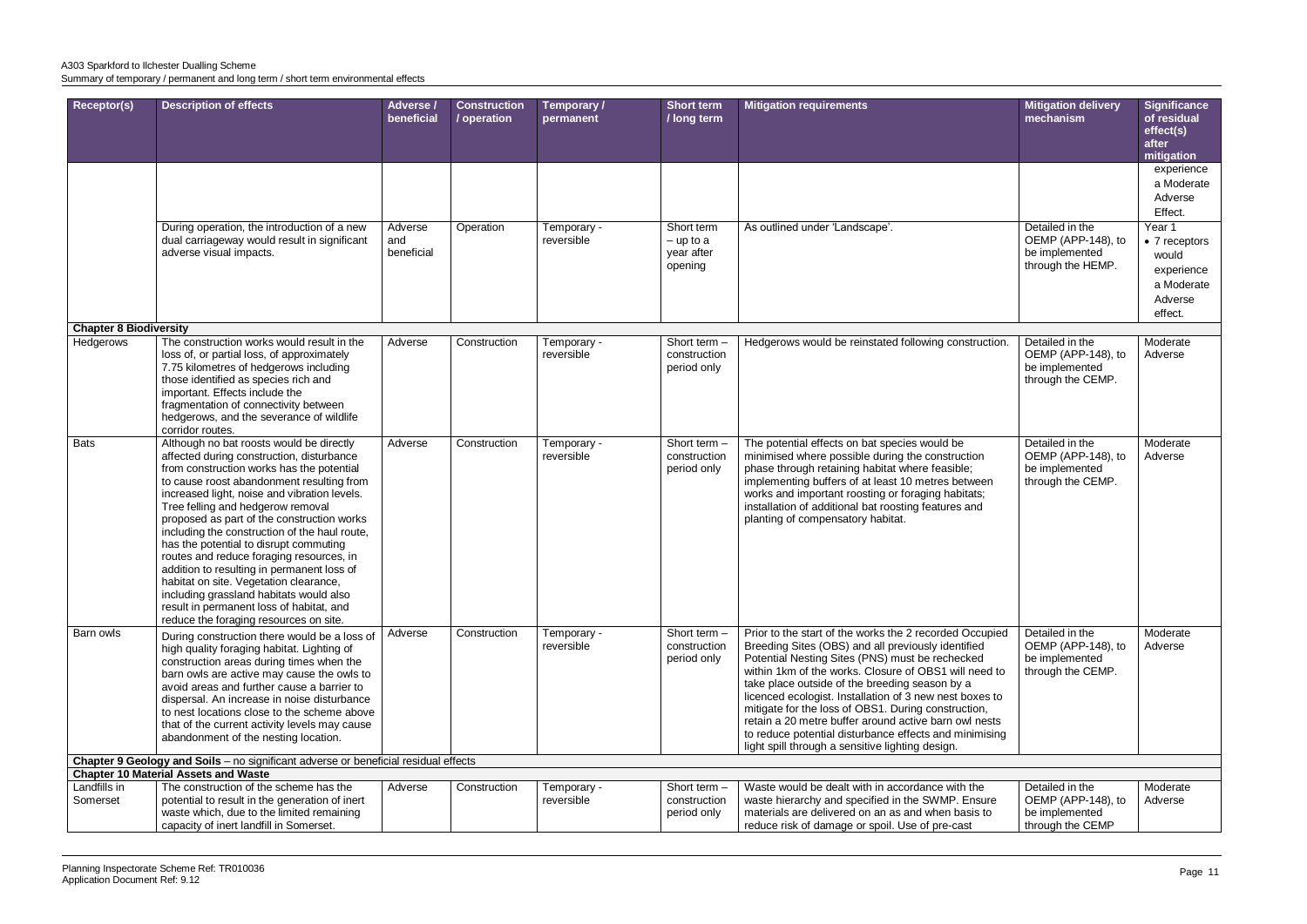|          | <b>Mitigation delivery</b><br>mechanism                                                                                       | <b>Significance</b><br>of residual<br>effect(s) |
|----------|-------------------------------------------------------------------------------------------------------------------------------|-------------------------------------------------|
|          |                                                                                                                               | after<br>mitigation                             |
| cut-     | and SWMP.                                                                                                                     |                                                 |
| sе       |                                                                                                                               |                                                 |
| ible.    |                                                                                                                               |                                                 |
|          |                                                                                                                               |                                                 |
| ٢S<br>n  | Detailed in the<br>OEMP (APP-148), to<br>be implemented<br>through the CEMP<br>and Section 61.                                | Significant<br>Adverse                          |
| of<br>be | Detailed in the<br>OEMP (APP-148)<br>and Environmental<br>Masterplan (APP-<br>107), to be<br>implemented<br>through the CEMP. | Significant<br>Adverse                          |
|          | Detailed in the                                                                                                               | Significant                                     |
| ۲S<br>n  | OEMP (APP-148), to<br>be implemented<br>through the CEMP<br>and Section 61.                                                   | Adverse                                         |
|          |                                                                                                                               |                                                 |
|          | Not applicable                                                                                                                | Large<br><b>Beneficial</b>                      |
|          | Not applicable                                                                                                                | Moderate<br><b>Beneficial</b>                   |
|          |                                                                                                                               |                                                 |

| <b>Receptor(s)</b>                                                    | <b>Description of effects</b>                                                                                                                                                                                                                                                                                                                                                                                                                                                                                                                                                                      | Adverse /<br>beneficial | <b>Construction</b><br>/ operation | Temporary /<br>permanent    | <b>Short term</b><br>/ long term          | <b>Mitigation requirements</b>                                                                                                                                                                                                                                                                                                                                                                                                                                                                              | <b>Mitigation delivery</b><br>mechanism                                                                                       | <b>Significa</b><br>of residu<br>effect(s)<br>after<br>mitigatio |
|-----------------------------------------------------------------------|----------------------------------------------------------------------------------------------------------------------------------------------------------------------------------------------------------------------------------------------------------------------------------------------------------------------------------------------------------------------------------------------------------------------------------------------------------------------------------------------------------------------------------------------------------------------------------------------------|-------------------------|------------------------------------|-----------------------------|-------------------------------------------|-------------------------------------------------------------------------------------------------------------------------------------------------------------------------------------------------------------------------------------------------------------------------------------------------------------------------------------------------------------------------------------------------------------------------------------------------------------------------------------------------------------|-------------------------------------------------------------------------------------------------------------------------------|------------------------------------------------------------------|
|                                                                       |                                                                                                                                                                                                                                                                                                                                                                                                                                                                                                                                                                                                    |                         |                                    |                             |                                           | elements wherever possible to reduce waste from cut-<br>offs. Reuse surplus excavated materials in the<br>landscaping for the scheme. Opportunities to re-use<br>inert material in the restoration of nearby quarries<br>would be investigated and progressed where possible.                                                                                                                                                                                                                               | and SWMP.                                                                                                                     |                                                                  |
|                                                                       | <b>Chapter 11 Noise and Vibration</b>                                                                                                                                                                                                                                                                                                                                                                                                                                                                                                                                                              |                         |                                    |                             |                                           |                                                                                                                                                                                                                                                                                                                                                                                                                                                                                                             |                                                                                                                               |                                                                  |
| Noise                                                                 |                                                                                                                                                                                                                                                                                                                                                                                                                                                                                                                                                                                                    |                         |                                    |                             |                                           |                                                                                                                                                                                                                                                                                                                                                                                                                                                                                                             |                                                                                                                               |                                                                  |
| Residential<br>receptors<br>sensitive to<br>construction<br>noise     | Linear road works would produce<br>significant adverse effects at 10 receptors<br>if the works in the vicinity of the receptor<br>extend beyond a period of 10 or more<br>days of working in any 15 consecutive<br>days or for a total number of days<br>exceeding 40 in any 6 consecutive<br>months. Construction of site compounds<br>have the potential to produce significant<br>adverse effects at 3 receptors if they<br>extend beyond a period of 10 or more<br>days of working in any 15 consecutive<br>days or for a total number of days<br>exceeding 40 in any 6 consecutive<br>months. | Adverse                 | Construction                       | Temporary -<br>reversible   | Short term<br>construction<br>period only | The Contractor will be required to approach South<br>Somerset District Council prior to construction works<br>commencing to obtain approval through the Section<br>61 process. During this process any assumptions<br>used in calculating construction impacts in this<br>assessment will be refined and mitigation identified<br>that will ensure there will be no residual significant<br>impacts.                                                                                                        | Detailed in the<br>OEMP (APP-148), to<br>be implemented<br>through the CEMP<br>and Section 61.                                | Significar<br>Adverse                                            |
| 2 residential<br>receptors<br>(The Spinney<br>and Annis Hill<br>Farm) | In the long-term the scheme would<br>produce 2 significant adverse effects, at<br>The Spinney and Annis Hill Farm.                                                                                                                                                                                                                                                                                                                                                                                                                                                                                 | Adverse                 | Operation                          | Permanent -<br>irreversible | Long term $-$<br>operation<br>only        | Mitigation embedded within the scheme design<br>includes consideration of horizontal alignment, use of<br>cuttings and embankments, noise barriers and low-<br>noise running surfaces.<br>Compensation in the form of secondary glazing to be<br>offered to the owners of these properties.                                                                                                                                                                                                                 | Detailed in the<br>OEMP (APP-148)<br>and Environmental<br>Masterplan (APP-<br>107), to be<br>implemented<br>through the CEMP. | Significar<br>Adverse                                            |
| Vibration                                                             |                                                                                                                                                                                                                                                                                                                                                                                                                                                                                                                                                                                                    |                         |                                    |                             |                                           |                                                                                                                                                                                                                                                                                                                                                                                                                                                                                                             |                                                                                                                               |                                                                  |
| Residential<br>receptors<br>sensitive to<br>construction<br>vibration | Piling would produce a significant adverse<br>effect at 1 receptor if the piling occurring<br>within 81 metres of the receptor exceeds a<br>period of 10 or more days of working in<br>any 15 consecutive days or for a total<br>number of days exceeding 40 in any 6<br>consecutive months.                                                                                                                                                                                                                                                                                                       | Adverse                 | Construction                       | Temporary -<br>reversible   | Short term<br>construction<br>period only | Implementation of best practice noise mitigation<br>measures as detailed within the OEMP (APP-148).<br>The Contractor will be required to approach South<br>Somerset District Council prior to construction works<br>commencing to obtain approval through the Section<br>61 process. During this process any assumptions<br>used in calculating construction impacts in this<br>assessment will be refined and mitigation identified<br>that will ensure there will be no residual significant<br>impacts. | Detailed in the<br>OEMP (APP-148), to<br>be implemented<br>through the CEMP<br>and Section 61.                                | Significar<br>Adverse                                            |
|                                                                       | <b>Chapter 12 People and Communities</b>                                                                                                                                                                                                                                                                                                                                                                                                                                                                                                                                                           |                         |                                    |                             |                                           |                                                                                                                                                                                                                                                                                                                                                                                                                                                                                                             |                                                                                                                               |                                                                  |
| Non-motorised users                                                   |                                                                                                                                                                                                                                                                                                                                                                                                                                                                                                                                                                                                    |                         |                                    |                             |                                           |                                                                                                                                                                                                                                                                                                                                                                                                                                                                                                             |                                                                                                                               |                                                                  |
| NMU journey:<br>Sparkford to<br>Podimore                              | The scheme would allow for a new journey<br>to be made for NMUs between Sparkford,<br>Downhead and Podimore. This is<br>considered to be a significant benefit for<br>NMUs and could increase usage of the<br>NMU network.                                                                                                                                                                                                                                                                                                                                                                         | Beneficial              | Operation                          | Permanent -<br>irreversible | Long term $-$<br>operation<br>period only | Not applicable                                                                                                                                                                                                                                                                                                                                                                                                                                                                                              | Not applicable                                                                                                                | Large<br><b>Beneficial</b>                                       |
| NMU journey:<br>Sparkford to<br>Hazlegrove<br>House /                 | A 430 metre section of Footpath WN 23/12<br>would be permanently closed, no longer<br>allowing NMUs to cross the A303 at-grade<br>using an uncontrolled crossing. This would                                                                                                                                                                                                                                                                                                                                                                                                                       | Beneficial              | Operation                          | Permanent -<br>irreversible | Long term $-$<br>operation<br>period only | Not applicable                                                                                                                                                                                                                                                                                                                                                                                                                                                                                              | Not applicable                                                                                                                | Moderate<br><b>Beneficial</b>                                    |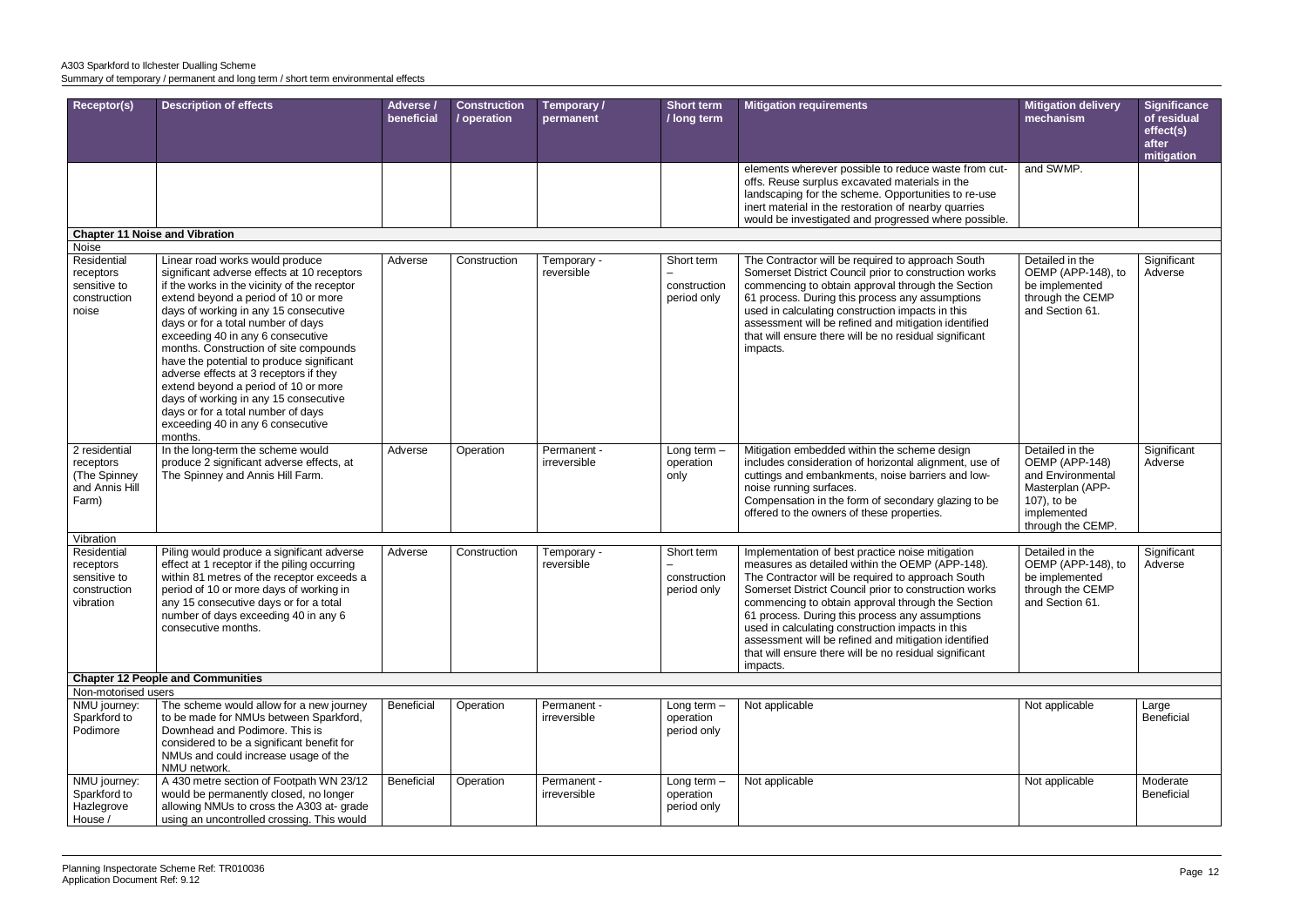| Mitigation delivery<br>mechanism | Significance<br>of residual<br>effect(s)<br>after<br>mitigation |
|----------------------------------|-----------------------------------------------------------------|
|                                  |                                                                 |
| Not applicable                   | Moderate<br>Beneficial                                          |
|                                  |                                                                 |
| Not applicable                   | Moderate<br>Beneficial                                          |

| Receptor(s)                                | <b>Description of effects</b>                                                                                                                                                                                                                                                                                                                                                                                                                                                                                                                                                                                                                                                                                                                                                                                                                                                                                                                                                                                                                                                   | Adverse /<br>beneficial | <b>Construction</b><br>/ operation | Temporary /<br>permanent    | <b>Short term</b><br>/ long term          | <b>Mitigation requirements</b> | <b>Mitigation delivery</b><br>mechanism | <b>Significa</b><br>of residu<br>effect(s)<br>after<br>mitigatio |
|--------------------------------------------|---------------------------------------------------------------------------------------------------------------------------------------------------------------------------------------------------------------------------------------------------------------------------------------------------------------------------------------------------------------------------------------------------------------------------------------------------------------------------------------------------------------------------------------------------------------------------------------------------------------------------------------------------------------------------------------------------------------------------------------------------------------------------------------------------------------------------------------------------------------------------------------------------------------------------------------------------------------------------------------------------------------------------------------------------------------------------------|-------------------------|------------------------------------|-----------------------------|-------------------------------------------|--------------------------------|-----------------------------------------|------------------------------------------------------------------|
| Sparkford Hall<br>via Sparkford<br>Hill    | amount to journey length increases for<br>NMUs and a Minor Adverse impact. The<br>provision of NMU facilities as part of the<br>new local road A303 underbridge would be<br>far safer for NMUs when compared to the<br>existing uncontrolled crossing of the A303<br>and could increase usage for NMUs. The<br>new facilities are considered to result in a<br>Major Beneficial impact on NMUs. 28<br>NMUs were counted using Footpath WN<br>23/38 between Hazlegrove House and<br>Sparkford Hall.                                                                                                                                                                                                                                                                                                                                                                                                                                                                                                                                                                              |                         |                                    |                             |                                           |                                |                                         |                                                                  |
| NMU journey:<br>Sparkford to<br>Camel Hill | NMUs would no longer be able to cross<br>the A303 at-grade between Gason Lane<br>and Footpath WN 23/33, however a<br>diversion would be provided between<br>Camel Hill and Hazlegrove roundabout<br>which would result in journey length<br>decreases and a Minor Beneficial impact.<br>The diversion adjacent to the Camel Hill<br>access road would also be safer for NMUs<br>would be considered an upgrade to NMU<br>facilities, whilst the NMU facilities provided<br>as part of the new local road A303<br>underbridge would be far safer for NMUs<br>when compared to the existing<br>uncontrolled crossing of the A303 and<br>could increase usage for NMUs.                                                                                                                                                                                                                                                                                                                                                                                                            | Beneficial              | Operation                          | Permanent -<br>irreversible | Long term $-$<br>operation<br>period only | Not applicable                 | Not applicable                          | Moderate<br><b>Beneficial</b>                                    |
| Amenity                                    |                                                                                                                                                                                                                                                                                                                                                                                                                                                                                                                                                                                                                                                                                                                                                                                                                                                                                                                                                                                                                                                                                 |                         |                                    |                             |                                           |                                |                                         |                                                                  |
| <b>NMU</b> routes                          | The scheme would require the permanent<br>diversion of all at-grade crossings of the<br>A303 between Hazlegrove and Podimore,<br>to separate NMUs from traffic, and also<br>require the diversion of several routes. A<br>new overbridge to the east of Downhead<br>over the A303 with adjoining NMU<br>facilities, and a new underbridge of the<br>A303, primarily for vehicle travellers, but<br>with NMU facilities alongside this road<br>would be provided as part of the scheme,<br>which would allow for NMUs to travel<br>between Podimore, Downhead and<br>Sparkford. The provision of these A303<br>crossings would be substantially safer than<br>for the current baseline for NMUs, where<br>NMUs are required to cross the A303 at-<br>grade with flows in the opening year along<br>most A303 links in the traffic model greater<br>than 14000 AADT. This would increase the<br>pleasantness of journey for NMUs. Traffic<br>flows are also predicted to change at other<br>existing at-grade crossings in the study<br>area, including at Podimore and along the | Beneficial              | Operation                          | Permanent -<br>irreversible | Long term $-$<br>operation<br>period only | Not applicable                 | Not applicable                          | Moderate<br><b>Beneficial</b>                                    |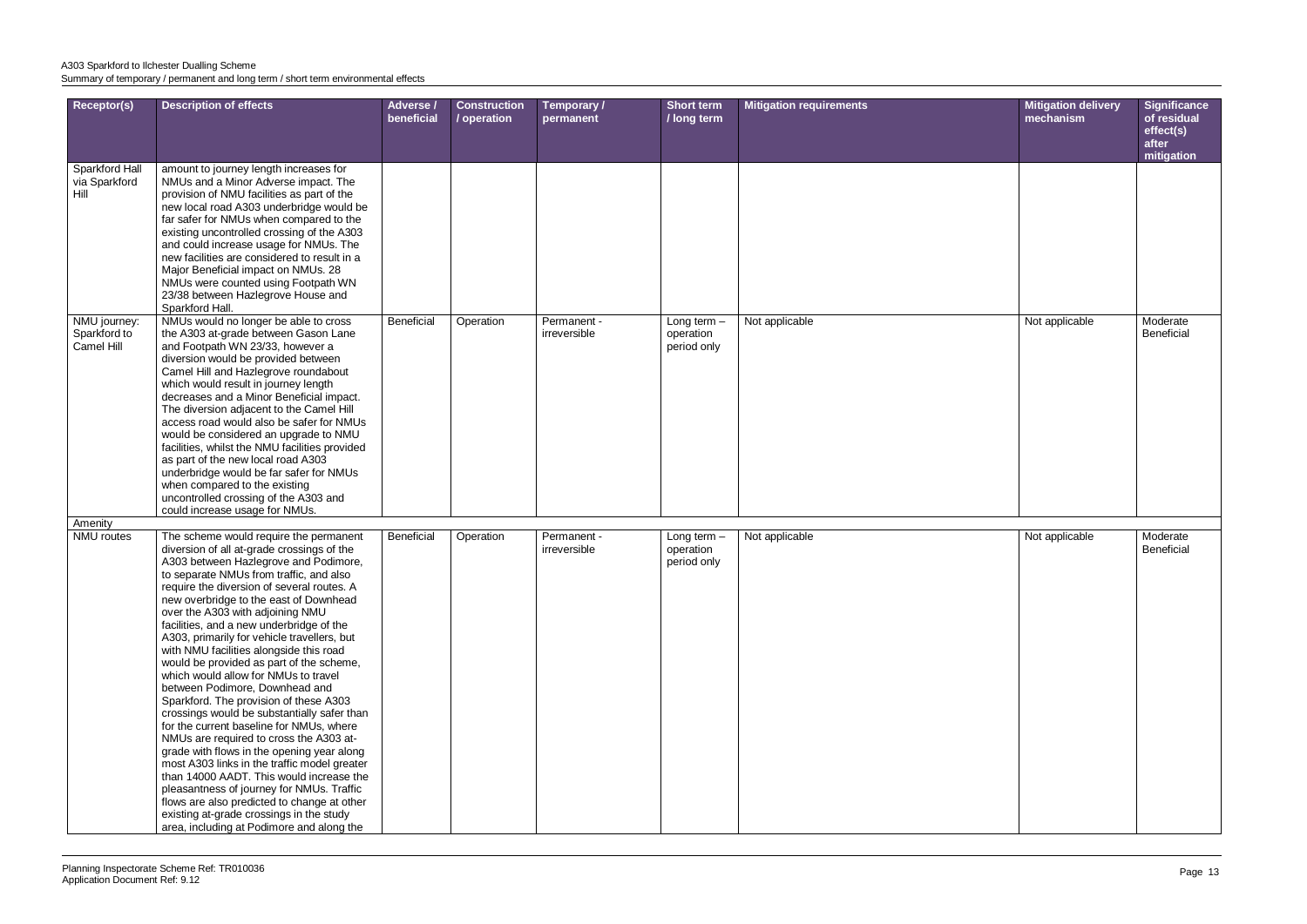| <b>Receptor(s)</b>                                                                                                                                | <b>Description of effects</b>                                                                                                                                                                                                                                                                                                                                                                                                                                                                                                                                                                                                                                                                                                                                                                               | Adverse /<br>beneficial | <b>Construction</b><br>/ operation | Temporary /<br>permanent    | <b>Short term</b><br>/ long term                              | <b>Mitigation requirements</b>                                                                                                                                                  | <b>Mitigation delivery</b><br>mechanism      | <b>Significar</b><br>of residua<br>effect(s)<br>after |
|---------------------------------------------------------------------------------------------------------------------------------------------------|-------------------------------------------------------------------------------------------------------------------------------------------------------------------------------------------------------------------------------------------------------------------------------------------------------------------------------------------------------------------------------------------------------------------------------------------------------------------------------------------------------------------------------------------------------------------------------------------------------------------------------------------------------------------------------------------------------------------------------------------------------------------------------------------------------------|-------------------------|------------------------------------|-----------------------------|---------------------------------------------------------------|---------------------------------------------------------------------------------------------------------------------------------------------------------------------------------|----------------------------------------------|-------------------------------------------------------|
|                                                                                                                                                   | A359.                                                                                                                                                                                                                                                                                                                                                                                                                                                                                                                                                                                                                                                                                                                                                                                                       |                         |                                    |                             |                                                               |                                                                                                                                                                                 |                                              | mitigation                                            |
|                                                                                                                                                   | Community land and community facilities                                                                                                                                                                                                                                                                                                                                                                                                                                                                                                                                                                                                                                                                                                                                                                     |                         |                                    |                             |                                                               |                                                                                                                                                                                 |                                              |                                                       |
| 3 churches, a<br>community<br>centre, 2<br>schools, a<br>medical<br>centre, 2<br>sports clubs, a<br>cricket club, a<br>museum and<br>a RNAS base. | No effects on community land are<br>anticipated during operation. However,<br>with regards to community facilities, the<br>aim of the scheme is to create relief from<br>congestion on the local road network.<br>Such improvements would lead to<br>improved access to community facilities<br>within and just outside of, the study area,<br>in terms of journey time. These facilities<br>include 3 churches, a community centre, 2<br>schools, a medical centre, 2 sports clubs,<br>a cricket club, a museum and a RNAS<br>base.                                                                                                                                                                                                                                                                        | Beneficial              | Operation                          | Permanent -<br>irreversible | Long term $-$<br>operation<br>period only                     | Not applicable                                                                                                                                                                  | Not applicable                               | Moderate<br>Beneficial                                |
| Hazlegrove<br>Preparatory<br>School.                                                                                                              | During operation, access to Hazlegrove<br>Preparatory School to be permanently<br>improved due to a new slip road being<br>provided from a new grade-separated<br>junction. The improved accessed would<br>ease congestions for those accessing the<br>school and would most likely benefit<br>children who attend and are considered to<br>be of medium sensitivity.                                                                                                                                                                                                                                                                                                                                                                                                                                       | Beneficial              | Operation                          | Permanent -<br>irreversible | Long term $-$<br>operation<br>period only                     | Not applicable                                                                                                                                                                  | Not applicable                               | Moderate<br>Beneficial                                |
| Driver stress                                                                                                                                     |                                                                                                                                                                                                                                                                                                                                                                                                                                                                                                                                                                                                                                                                                                                                                                                                             |                         |                                    |                             |                                                               |                                                                                                                                                                                 |                                              |                                                       |
| Vehicle<br>travellers                                                                                                                             | The scheme would provide a high quality<br>free flowing dual carriageway along its<br>length, resulting in a reduction on fear of<br>potential accidents and also safe facilities<br>for NMUs. On balance effects to driver<br>stress would be Moderate Beneficial.<br>However, a Large Beneficial effect is<br>anticipated on driver stress along the A303<br>as a result of the scheme, with the<br>provision of a high quality free flowing dual<br>carriageway between Sparkford and<br>Podimore and permanent speed limit<br>increase significantly reducing driver<br>frustration, and the removal of at-grade<br>NMU crossings reducing the fear of<br>potential accidents. On the whole, a Slight<br>Beneficial effect is predicted on driver<br>stress along local roads within the study<br>area. | Beneficial              | Operation                          | Permanent -<br>irreversible | Long term $-$<br>throughout<br>operation                      | Not applicable                                                                                                                                                                  | Not applicable                               | Moderate<br><b>Beneficial</b>                         |
| Demolition of private property                                                                                                                    |                                                                                                                                                                                                                                                                                                                                                                                                                                                                                                                                                                                                                                                                                                                                                                                                             |                         |                                    |                             |                                                               |                                                                                                                                                                                 |                                              |                                                       |
| Land take<br>from Pepper<br><b>Hill Cottage</b><br>(north of the<br>A303,<br>opposite<br>Gason Lane).                                             | Land take would be required during the<br>construction stage. Land take would be<br>permanent for the engineering footprint,<br>and for accommodation works. Both areas<br>of land take would be from outside space<br>to the south of the cottage. There would<br>also be impacts on the current access                                                                                                                                                                                                                                                                                                                                                                                                                                                                                                    | Adverse                 | Construction                       | Permanent -<br>irreversible | Long term -<br>throughout<br>construction<br>and<br>operation | There is no mitigation that can be provided. Therefore,<br>landholders will be compensated for their losses in<br>accordance with the compulsory purchase<br>compensation code. | Compulsory<br>purchase<br>compensation code. | Moderate<br>Adverse                                   |

|      | <b>Mitigation delivery</b>     | <b>Significance</b>               |
|------|--------------------------------|-----------------------------------|
|      | mechanism                      | of residual<br>effect(s)<br>after |
|      |                                | mitigation                        |
|      | Not applicable                 | Moderate                          |
|      |                                | <b>Beneficial</b>                 |
|      | Not applicable                 | Moderate<br><b>Beneficial</b>     |
|      |                                |                                   |
|      | Not applicable                 | Moderate<br><b>Beneficial</b>     |
| ore, | Compulsory                     | Moderate                          |
|      | purchase<br>compensation code. | Adverse                           |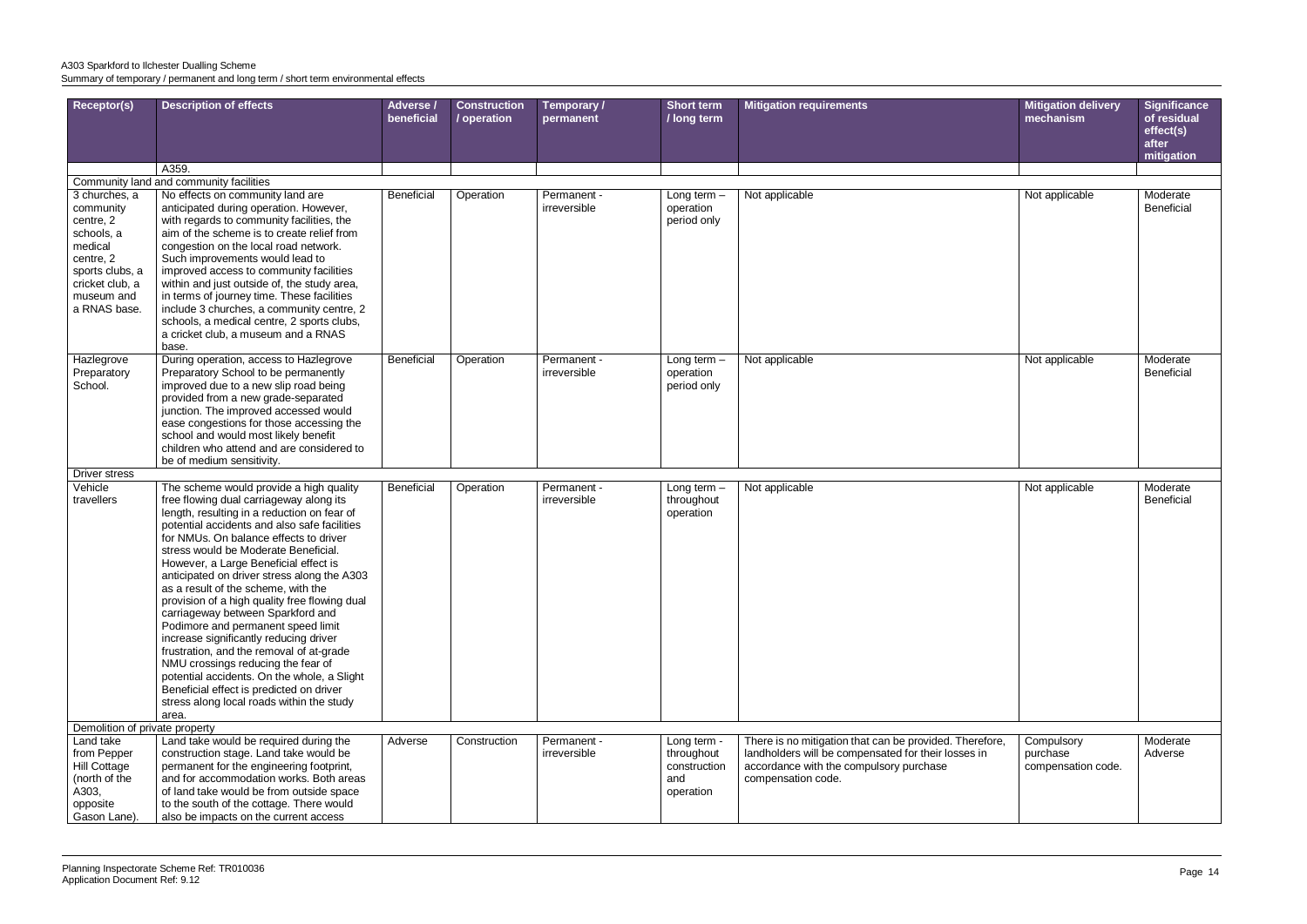| <b>Receptor(s)</b>                                                                                                     | <b>Description of effects</b>                                                                                                                                                                                                                                                                                                                                                                                                                                                                                                                                                                                                                                                                                                               | Adverse /<br>beneficial | <b>Construction</b><br>/ operation | Temporary /<br>permanent          | <b>Short term</b><br>/ long term                                | <b>Mitigation requirements</b>                                                                                                                                                  | <b>Mitigation delivery</b><br>mechanism      |
|------------------------------------------------------------------------------------------------------------------------|---------------------------------------------------------------------------------------------------------------------------------------------------------------------------------------------------------------------------------------------------------------------------------------------------------------------------------------------------------------------------------------------------------------------------------------------------------------------------------------------------------------------------------------------------------------------------------------------------------------------------------------------------------------------------------------------------------------------------------------------|-------------------------|------------------------------------|-----------------------------------|-----------------------------------------------------------------|---------------------------------------------------------------------------------------------------------------------------------------------------------------------------------|----------------------------------------------|
|                                                                                                                        |                                                                                                                                                                                                                                                                                                                                                                                                                                                                                                                                                                                                                                                                                                                                             |                         |                                    |                                   |                                                                 |                                                                                                                                                                                 |                                              |
|                                                                                                                        | route to the property. Even though<br>accommodation works would provide a<br>new access route to the property, the total<br>land take for the property (excluding the<br>new access route) is approximately 43% of<br>the property's total plot.                                                                                                                                                                                                                                                                                                                                                                                                                                                                                            |                         |                                    |                                   |                                                                 |                                                                                                                                                                                 |                                              |
| Land take<br>from The<br>Spinney<br>(north of the<br>A303,<br>opposite<br>Plowage<br>Lane).                            | Construction of the scheme would require<br>land to be taken from The Spinney. Land<br>would be taken permanently (for the<br>engineering footprint and for landscape<br>planting area) and for accommodation<br>works. Permanent land take for the<br>engineering footprint would be required<br>from the garden to the south of the<br>property including the current access<br>route. The land presently appears to be<br>used as outside, field space, and land take<br>is only likely to affect one receptor. This<br>area of land take would also only be<br>approximately 3% of the property's total<br>plot.                                                                                                                        | Adverse                 | Construction                       | Permanent -<br>irreversible       | Long term -<br>throughout<br>construction<br>and<br>operation   | There is no mitigation that can be provided. Therefore,<br>landholders will be compensated for their losses in<br>accordance with the compulsory purchase<br>compensation code. | Compulsory<br>purchase<br>compensation code. |
| Land take<br>from Hill View<br>(to the south<br>of the A303<br>approximately<br>180 metres<br>west of Steart<br>Hill). | During the construction stage, the scheme<br>would require land to be taken from Hill<br>View, a private residential property. Land<br>would be required permanently for the<br>engineering footprint, and temporarily with<br>permanent rights to accommodate utility<br>way leaves. Land would also be taken for<br>accommodation works. All land take is to<br>the east of the property and includes an<br>access route to the property and green<br>space. Even though accommodation<br>works would provide a new access route<br>to the property, the total land take for the<br>property (excluding the new access route<br>but including land taken for utility way<br>leaves) is approximately 83% of the<br>property's total plot. | Adverse                 | Construction                       | Permanent -<br>irreversible       | Long term $-$<br>throughout<br>construction<br>and<br>operation | There is no mitigation that can be provided. Therefore,<br>landholders will be compensated for their losses in<br>accordance with the compulsory purchase<br>compensation code. | Compulsory<br>purchase<br>compensation code. |
| Agricultural land                                                                                                      |                                                                                                                                                                                                                                                                                                                                                                                                                                                                                                                                                                                                                                                                                                                                             |                         |                                    |                                   |                                                                 |                                                                                                                                                                                 |                                              |
| Grade 3 land                                                                                                           | In the short term 21.57 of the total 96.7<br>hectares of Grade 3 agricultural land is<br>used for temporary use during construction<br>may have significant adverse effects.                                                                                                                                                                                                                                                                                                                                                                                                                                                                                                                                                                | Adverse                 | Construction                       | Temporary -<br>reversible         | Short term<br>construction<br>period only                       | There is no mitigation that can be provided. Therefore,<br>landholders will be compensated for their losses in<br>accordance with the compulsory purchase<br>compensation code. | Compulsory<br>purchase<br>compensation code. |
| Grade 3 land                                                                                                           | In the long term 75.16 hectares of the total<br>96.7 hectares of Grade 3 agricultural land<br>is lost for permanent use after construction<br>might have significant adverse effects.                                                                                                                                                                                                                                                                                                                                                                                                                                                                                                                                                       | Adverse                 | Construction                       | Permanent -<br>irreversible       | Long term -<br>throughout<br>construction<br>and<br>operation   | There is no mitigation that can be provided. Therefore,<br>landholders will be compensated for their losses in<br>accordance with the compulsory purchase<br>compensation code. | Compulsory<br>purchase<br>compensation code. |
| Individual farm businesses                                                                                             |                                                                                                                                                                                                                                                                                                                                                                                                                                                                                                                                                                                                                                                                                                                                             |                         |                                    |                                   |                                                                 |                                                                                                                                                                                 |                                              |
| 4 farms                                                                                                                | Temporary and permanent land take of 5<br>farms due to construction activities such as                                                                                                                                                                                                                                                                                                                                                                                                                                                                                                                                                                                                                                                      | Adverse                 | Construction                       | Temporary and<br>permanent - both | Long term $-$<br>throughout                                     | A Soils Management Plan (SMP) would be<br>implemented which would include the restoration of                                                                                    | Detailed in the<br>OEMP (APP-148), to        |

|      | <b>Mitigation delivery</b><br>mechanism      | <b>Significance</b><br>of residual<br>effect(s)<br>after<br>mitigation |
|------|----------------------------------------------|------------------------------------------------------------------------|
|      |                                              |                                                                        |
| ore, | Compulsory<br>purchase<br>compensation code. | Moderate<br>Adverse                                                    |
| ore, | Compulsory<br>purchase<br>compensation code. | Moderate<br>Adverse                                                    |
| ore, | Compulsory<br>purchase<br>compensation code. | Moderate<br>Adverse                                                    |
| ore, | Compulsory<br>purchase<br>compensation code. | Moderate<br>Adverse                                                    |
| f    | Detailed in the<br>OEMP (APP-148), to        | Moderate<br>Adverse                                                    |